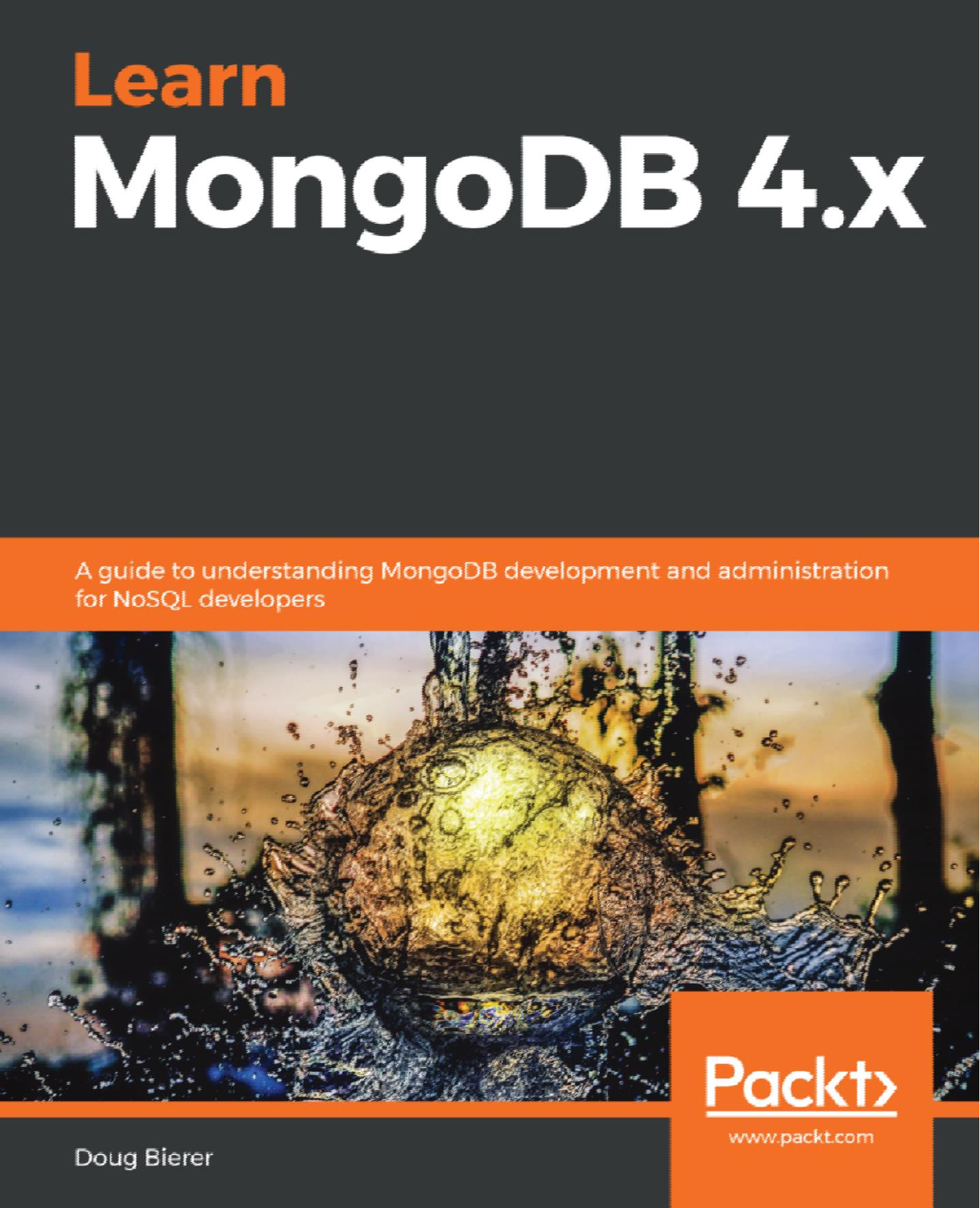## **Learn MongoDB 4.x**

A guide to understanding MongoDB developmentand administration for NoSQL developers

**Doug Bierer**



**BIRMINGHAM - MUMBAI**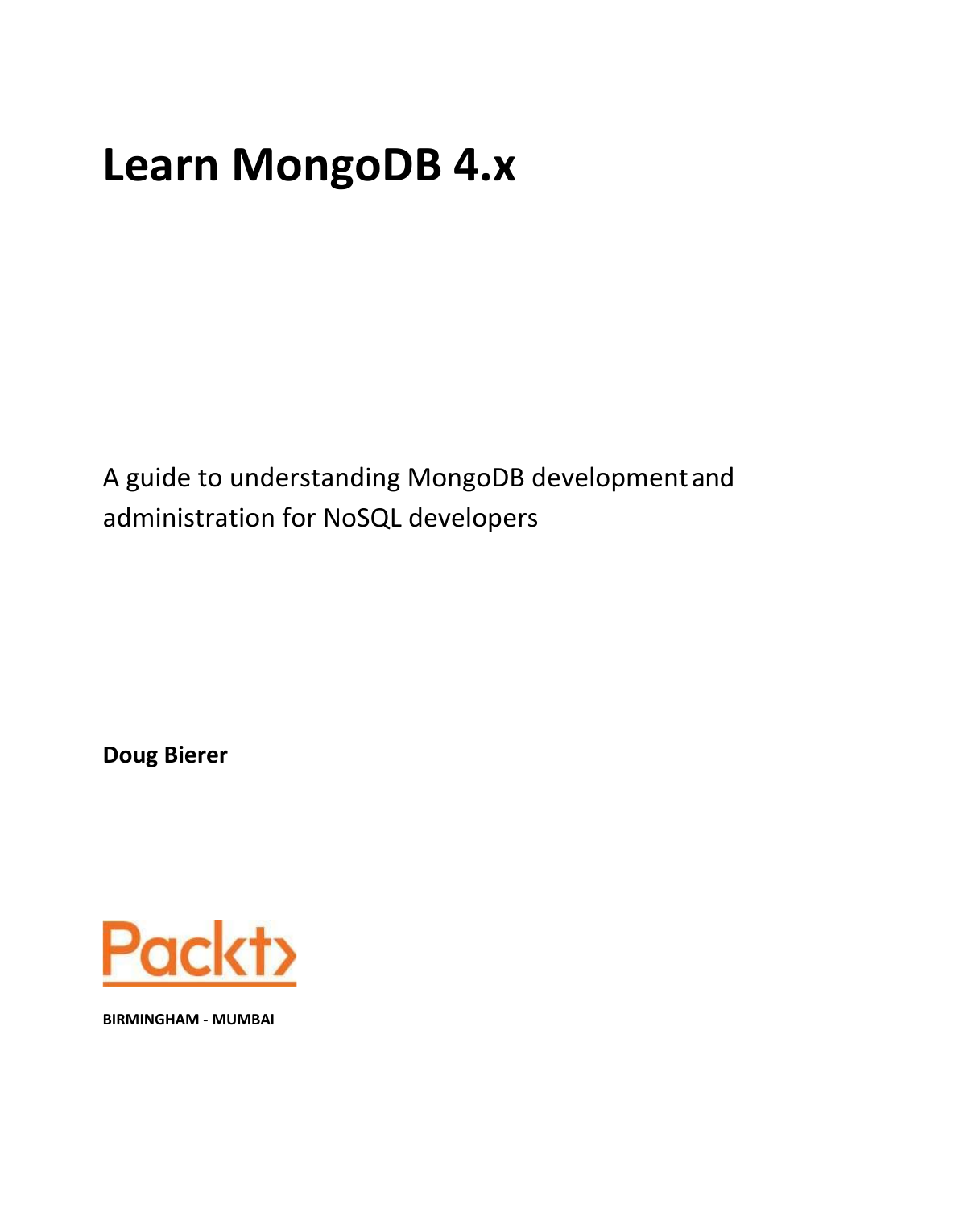## **Learn MongoDB 4.x**

Copyright © 2020 Packt Publishing

All rights reserved. No part of this book may be reproduced, stored in a retrieval system, or transmitted in any form or by any means, without the prior written permission of the publisher, except in the case of brief quotations embedded in critical articles or reviews.

Every effort has been made in the preparation of this book to ensure the accuracy of the information presented. However, the information contained in this book is sold without warranty, either express or implied. Neither the author, nor Packt Publishing or its dealers and distributors, will be held liable for any damages caused or alleged to have been caused directly or indirectly by this book.

Packt Publishing has endeavored to provide trademark information about all of the companies and products mentioned in this book by the appropriate use of capitals. However, Packt Publishing cannot guarantee the accuracy of this information.

**Commissioning Editor:** Pravin Dhandre **Acquisition Editor:** Savia Lobo **Content Development Editor:** Pratik Andrade **Senior Editor:** Ayaan Hoda **Technical Editor:** Sarvesh Jaywant **Copy Editor:** Safis Editing **Project Coordinator:** Neil Dmello **Proofreader:** Safis Editing **Indexer:** Rekha Nair **Production Designer:** Alishon Mendonca

First published: September 2020

Production reference: 1030920

Published by Packt PublishingLtd. Livery Place 35 Livery Street Birmingham B3 2PB, UK.

ISBN 978-1-78961-938-6

[www.packt.com](http://www.packt.com/)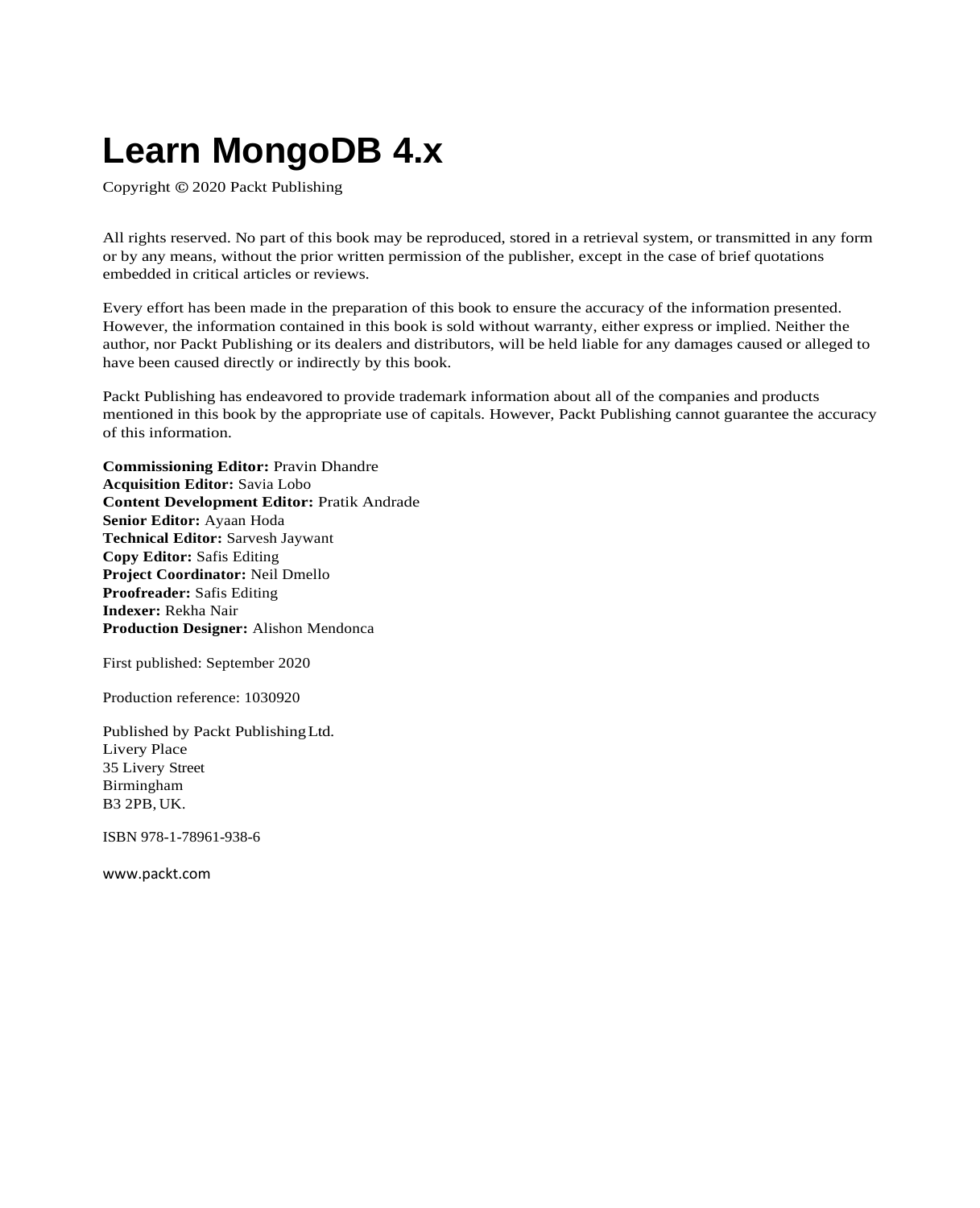*This year has been extraordinarily tough, not only due to the global pandemic, but also as a result of deteriorating conditions worldwide as a result of climate change and increasing economic inequality acrossthe globe. That having been said, on a personal note, three near and*  dear friends have died in the period of time it took to write this book. I would like to dedicate this *book to those three: Jeff Abel, Daryl Holdridge, and Brad Saunders. Dear friends, I hope you all find yourselves in a better place. May you rest in peace.*

*– Doug Bierer*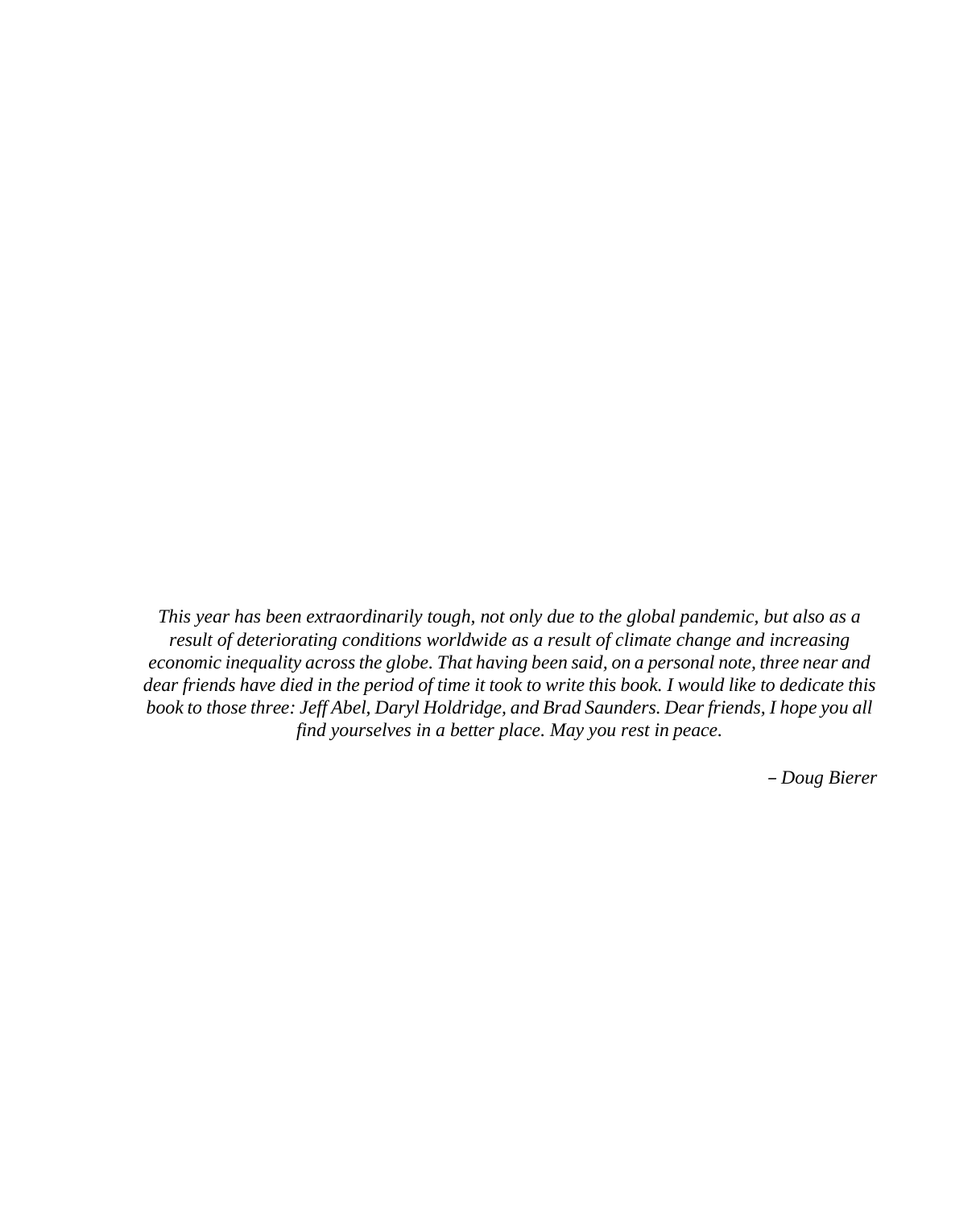# $\mathbf{1}$

## Introducing MongoDB 4.x

In this book, we cover how to work with a MongoDB 4.x database, starting with the simplest concepts and moving on to more complex ones. The book is divided into parts or sections, each of which looks at a different scenario.

In this chapter, you are given a general introduction to MongoDB 4.x with a focus on new features and a brief high-level overview of the technology. We also discuss security enhancements, along with backward-incompatible changes that might cause an application written for MongoDB 3 to break after an upgrade to MongoDB 4.x.

In the next chapter, a simple scenario is introduced: a fictitious company called *Sweets Complete Inc.* that sells confections online to a small base of international customers. In the next two parts that follow, you are introduced to *BookSomething.com*, another fictitious company with a large database of hotel listings worldwide. Finally, in the last part, you are introduced to *BigLittle Micro Finance Ltd.*, a fictitious company that connects lenders with borrowers and deals with a massive volume of geographically dispersed data.

In this chapter, the following topics are covered:

- A high-level technology overview of MongoDB 4.x
- Significant new features introduced in MongoDB 4.x
- Important security enhancements
- Spotting and avoiding potential problems when migrating from MongoDB 3 to 4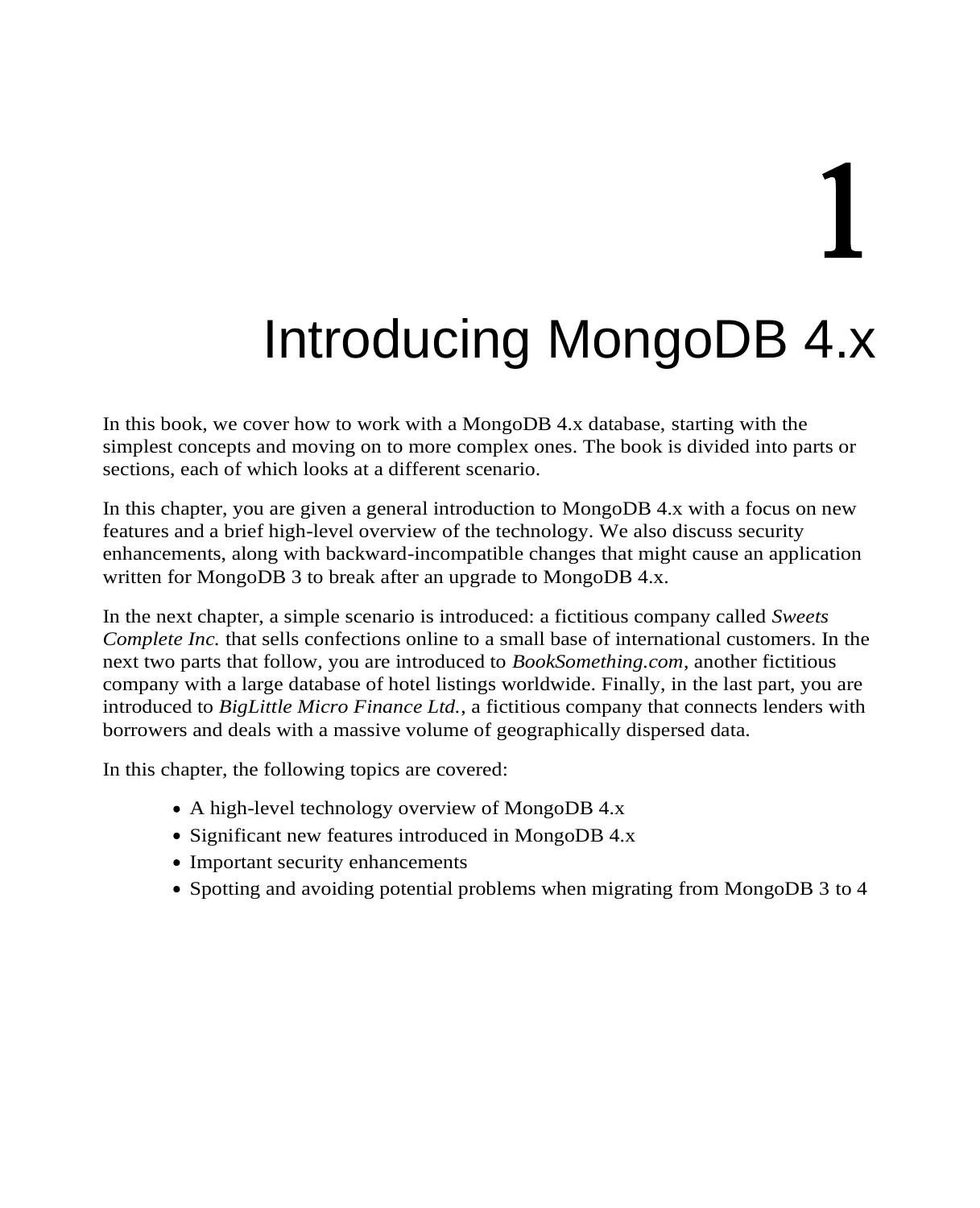## **High-level technology overview of MongoDB 4.x**

When it was first introduced in 2009, MongoDB took the database world by storm, and since that time it has rapidly gained in popularity. According to the 2019 StackOverflow developer survey ([https://insights.stackoverflow.com/survey/2019#technology-\\_-](https://insights.stackoverflow.com/survey/2019#technology-_-databases) [databases](https://insights.stackoverflow.com/survey/2019#technology-_-databases)), MongoDB isranked fifth, with 26% of professional developers and 25.5% of all respondents saying they use MongoDB. DB-Engines ([https://db-engines.com/en/](https://db-engines.com/en/ranking) [ranking](https://db-engines.com/en/ranking)) also ranks MongoDB as the fifth most widely used database, using an algorithm that takes into account the frequency of search, DBA Stack Exchange and StackOverflow references, and the frequency with which MongoDB appears in job postings. What is of even more interest is that the trend graph generated by DB-Engines shows that the score (and therefore ranking) of MongoDB has grown by 200% since 2013. You can refer to [https://db-engines.com/en/ranking\\_trend](https://db-engines.com/en/ranking_trend)for more details. In 2013, MongoDB was not even in the top 10!

There are many key features of MongoDB that account for its rise in popularity. Subsequent chapters in this book cover the most important of these features in detail. In this section, we present you with a brief, *big-picture* overview of three key aspects of MongoDB.

## **MongoDB is based upon documents**

One of the most important distinctions between MongoDB and the traditional **relational database management systems** (**RDBMS**) is that instead of tables, rows, and columns, the basis for storage in MongoDB is a *document*. In a certain sense, you can think of the traditionalRDBMS system as*two dimensional*, whereas MongoDB is*three dimensional*. Documents are typically modeled using JSON formatting and then inserted into the database where they are converted to a binary format for storage (more on that in later chapters!).

Related to the document basis for storage is the fact that MongoDB documents have *no fixed schema*.Themain benefit ofthisis *vastly reduced overhead*. Database restructuring is a piece of cake, and doesn't cause the massive problems, website crashes, and security breaches seen in applications reliant upon a traditional RDBMS database restructuring.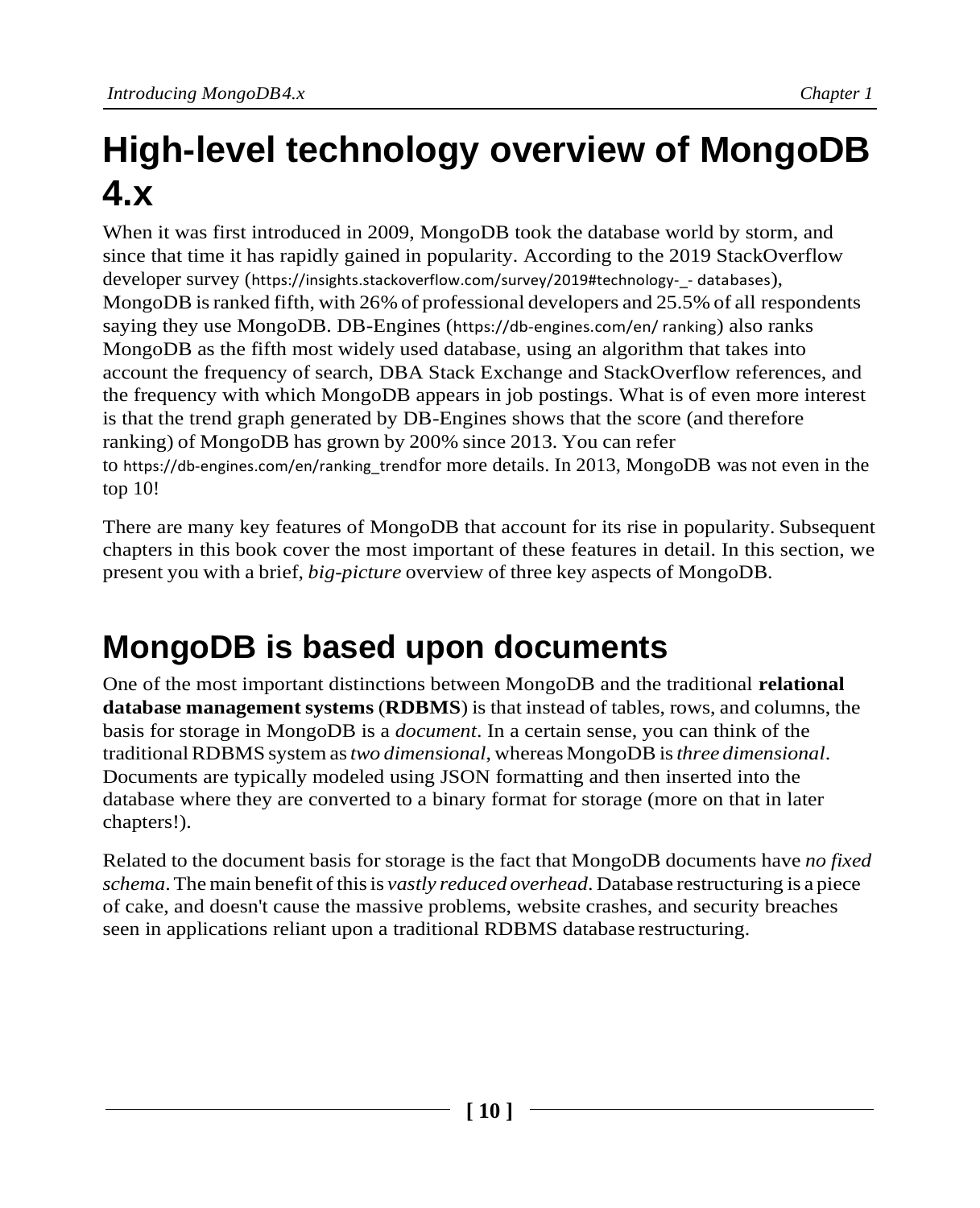The really great news for developers is that most modern programming applications are based on classes representing information that needs to be stored. This has spawned the creation of a large number of *object-relational mapping* (**ORM**) libraries for the various programming languages. In MongoDB, on the other hand, the need for a complex ORM infrastructure is completely eliminated as programmatic objects can be directly stored in the database as-is:



So instead of columns, MongoDB documents have *fields*. Instead of tables, there are *collections* of documents. Let's now have a look at replication in MongoDB.

## **High availability**

Another feature that causes MongoDB to stand out from other database technologies is its ability to ensure *high availability* through a process known as *replication*. A server running MongoDB can have copies of its databases duplicated across two more servers. These copies are known as *replica sets*. Replica sets are organized through an election process whereby the members of the replica *vote* on which server becomes the *primary*. Other servers are then assigned the role of *secondary*.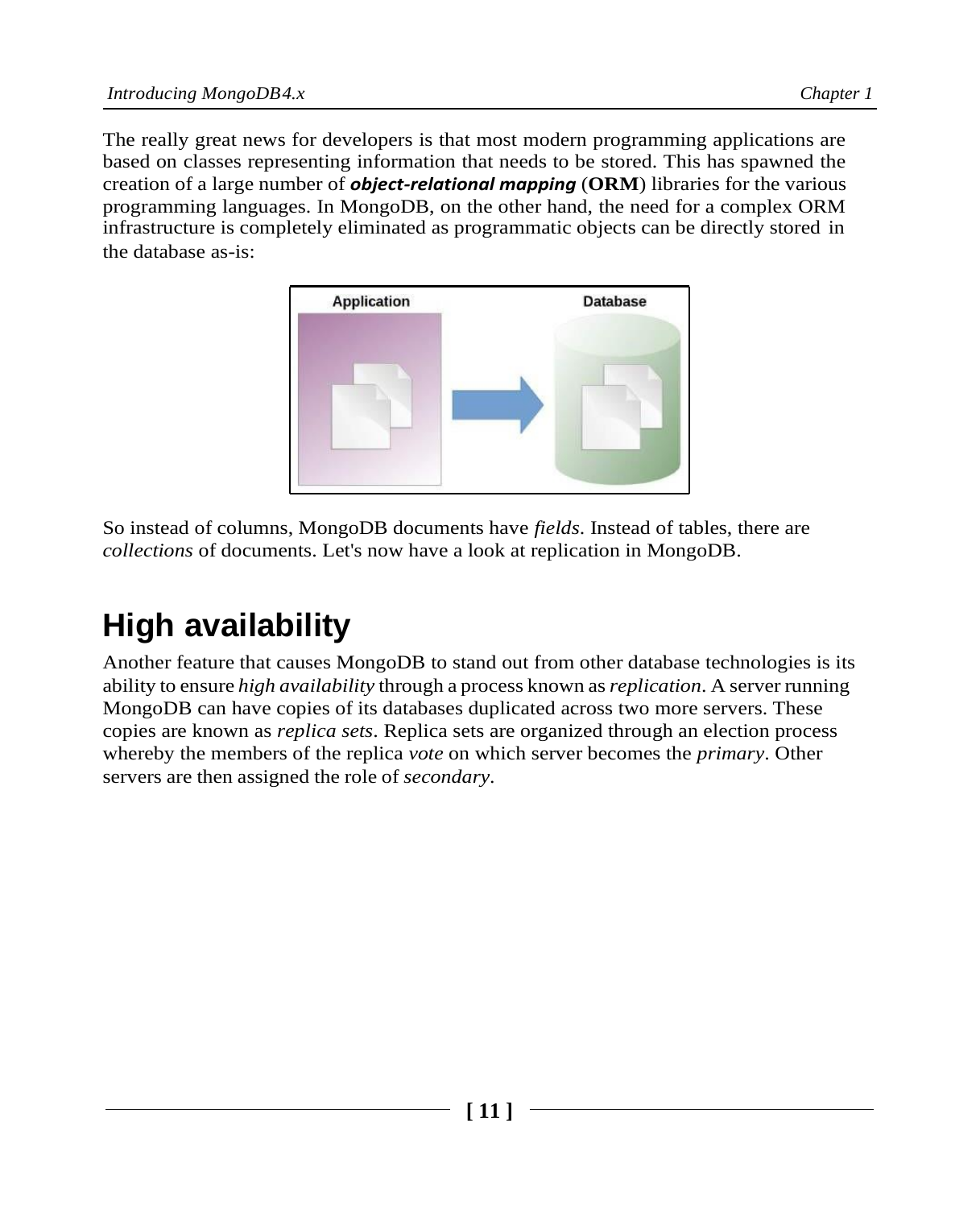This arrangement not only ensures that the database is continuously available, but that it can also be used by application code by way of*read preferences*. A read preference tells the replica set which servers in the replica set are preferred. If the read preferences are set less restrictively, then the first server in the set to respond might be able to satisfy the request, thereby implementing a form of parallel process that has the potential to greatly enhance performance. This setup is illustrated in the followingdiagram:



This topic is covered in extensive detail in Chapter13, *Deploying a Replica Set*. Lastly, we have a look at *sharding*.

## **Horizontal scaling**

One more feature, among many, is MongoDB's ability to handle a massive amount of data. This is accomplished by splitting up a sizeable collection across multiple servers, creating a *sharded cluster*. In the process ofsplitting the collection, a *shard key* is chosen from among the fields present with the collection's documents. The shard key is then used by the *sharded cluster balancer* to determine the appropriate distribution of documents. Application program code is then able, by its knowledge of the value of the shard key, to direct queries to specific members of the sharded cluster, achieving potentially enormous performance gains. This setup is illustrated in the followingdiagram: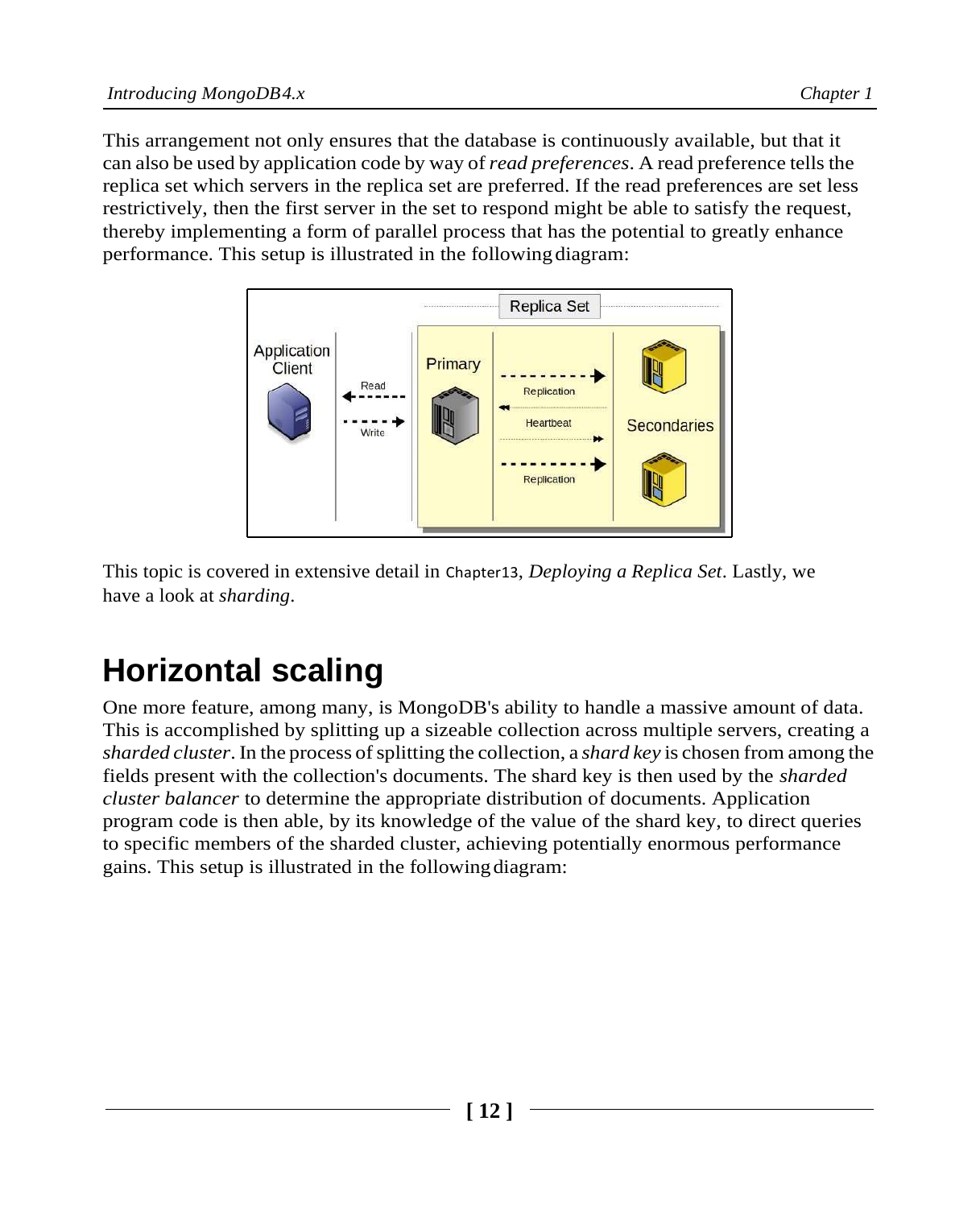

This topic is covered in extensive detail in Chapter15, *Deploying a Sharded Cluster*. In the next section of this chapter, we have a look at the major differences between MongoDB 3 and MongoDB 4.x.

## **Discovering what's new and different in MongoDB 4.x**

What's new and different in the MongoDB 4.x release can be broken down into two main categories: new features and internal enhancements. Let's look at the most significant new features first.

## **Significant new features**

The most significant new features introduced in MongoDB 4.x include the following:

- Multidocument ACID transaction support
- Nonblocking secondary replica reads
- In-progress index build interruption



Transactions, secondary replica reads, and the aggregation pipeline are covered in detail in later chapters of this book. For an excellent brief overview of the major changes from MongoDB 3 to 4, go to [https://www.mongodb.com/blog/post/mongodb-40-release-candidate-](https://www.mongodb.com/blog/post/mongodb-40-release-candidate-0-has-landed) [0-has-landed](https://www.mongodb.com/blog/post/mongodb-40-release-candidate-0-has-landed).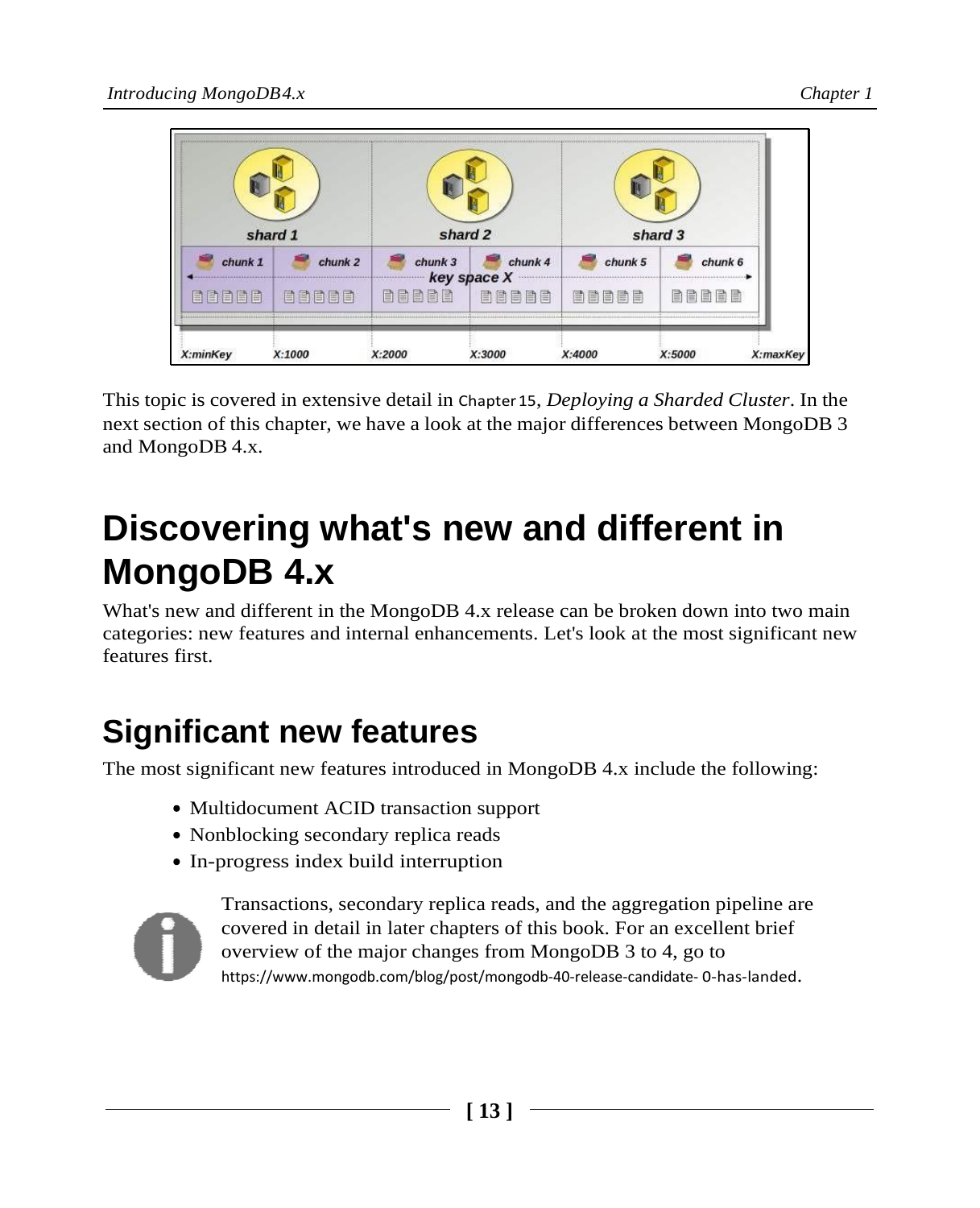#### **Multidocument ACID transaction support**

In the database world, a *transaction* is a block of database operations that should be treated as if the entire block of commands was just a single command. An example would be where your application is performing end-of-the-month payroll processing. In order to maintain the integrity of the database, and your accounting files, you would need this set of operations to be safeguarded in the event of a failure. ACID is an acronym that stands for *atomicity*, *consistency*, *isolation*, and *durability.* It represents a set of principles that the database needs to follow in order to safeguard a block of database updates. For more information on ACID, you can refer to <https://en.wikipedia.org/wiki/ACID>.

In MongoDB 3, a write operation on a single document, even a document containing other embedded documents, was considered *atomic*. In MongoDB 4.x, multiple documents can be included in a single atomic transaction. Although invoking this support negatively impacts performance, the gain in database integrity might prove attractive. It's also worth noting that the lack of such support prior to MongoDB 4.x was a major criticism leveled against MongoDB, and slowed its adoption at the corporate level.

Invoking transaction support impacts *read preferences* and *write concerns.* For more information, you can refer to [https://docs.mongodb.com/manual/core/transactions/](https://docs.mongodb.com/manual/core/transactions/#transaction-options-read-concern-write-concern-read-preference) [#transaction-options](https://docs.mongodb.com/manual/core/transactions/#transaction-options-read-concern-write-concern-read-preference)[read-concern-write-concern-read-preference](https://docs.mongodb.com/manual/core/transactions/#transaction-options-read-concern-write-concern-read-preference). Although these topics are covered in detail later in the book, we can briefly summarize them by stating that read preferences allow you to direct operations to specific members of a replica set. For example, you might want to indicate a preference for the *primary* member server in a replica set rather than allowing any member, including *secondaries*, to be used in a read operation. Write concerns allow you to adjust the level of acknowledgement when writing to the database, thereby ensuring that data integrity is maintained. In MongoDB 4.x, you are able to set read preferences and write concerns at the transaction level, that in turn influences individual document operations.

In MongoDB version 4.2 and above, the 16 MB limit on transaction size is removed. Also, as of MongoDB 4.2, full support for multidocument transactions is added for sharded clusters. In addition, full transaction support is extended to replica sets whose secondary members are using the *in-memory* storage engine ([https://docs.mongodb.com/manual/core/](https://docs.mongodb.com/manual/core/inmemory/) [inmemory/](https://docs.mongodb.com/manual/core/inmemory/)).



Replica sets are discussed in Chapter 13, *Deploying a Replica Set*. Sharded clusters are covered in Chapter 15, *Deploying a Sharded Cluster*.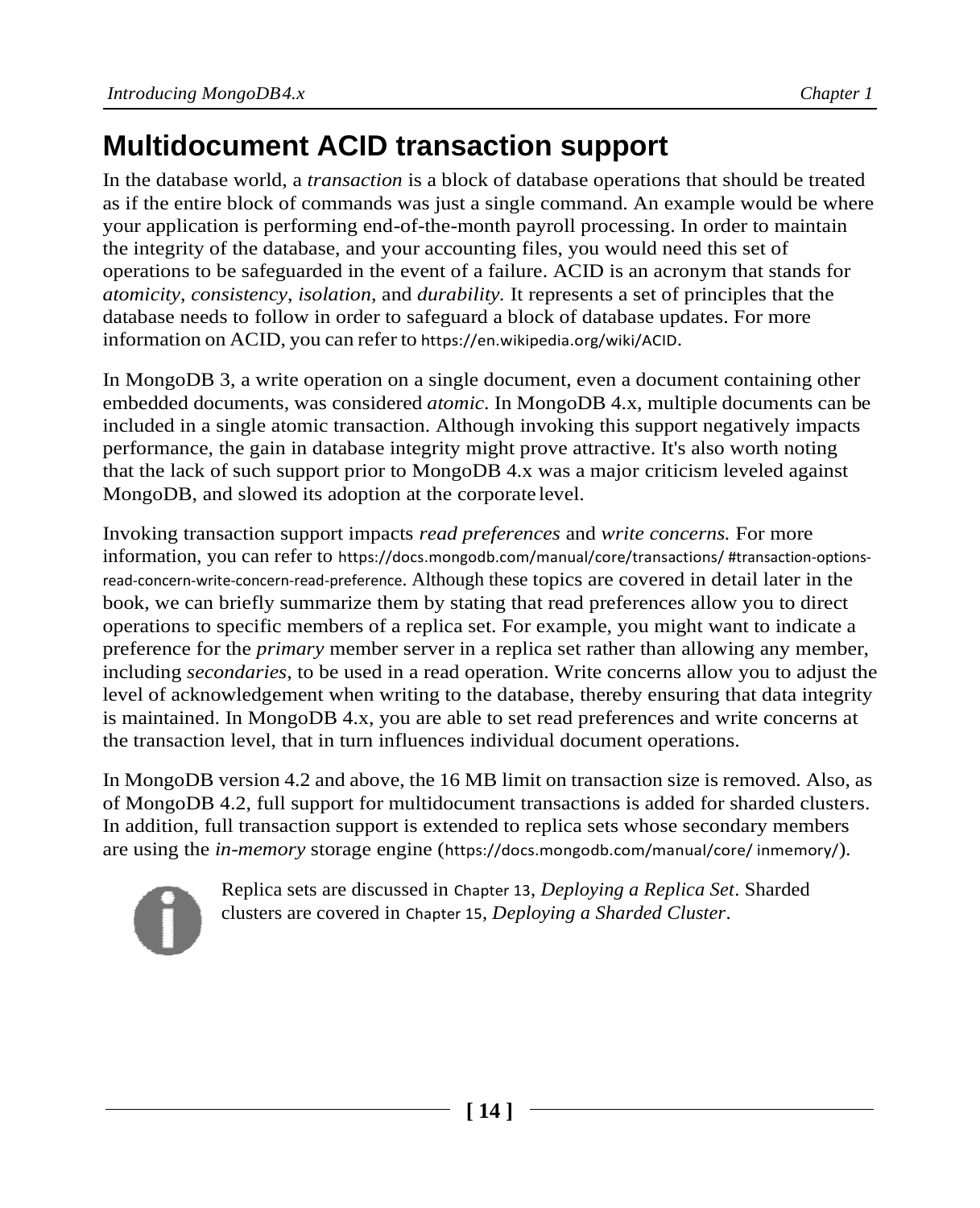#### **Nonblocking secondary reads**

MongoDB developers have often included read concerns (as mentioned previously) in their operations in order to shift the burden of response from the primary server in a replica set to its secondaries instead. This frees up the primary to process write operations. Traditionally, MongoDB, prior to version 4, blocked such secondary reads while an update from the primary was in progress. The block ensured that any data read from the secondary would appear exactly the same as data read from the primary.

The downside to this approach, however, was that while the block was in place, the secondary read operation had to wait, which in turn negatively impacted read performance. Likewise, if a read operation was requested prior to a write, it would hold up update operations between the primary and secondary, negatively impacting write performance.

Because of internal changes introduced in MongoDB 4.x to support multidocument transactions, storage engine timestamps and snapshots are now used, which has the side effect of eliminating the need to block secondary reads. The net effect is an overall improvement in consistency and lowerlatency in terms ofreads and writes. Another way to view this enhancement isthat it allows an application to read from a secondary at the same time writes are being applied without delay.

#### **In-progress index build interruption**

A big problem with versions of MongoDB prior to 4.4 is that the following commands error outifan*indexbuild*([https://docs.mongodb.com/master/core/index-creation/#index-](https://docs.mongodb.com/master/core/index-creation/#index-builds-on-populated-collections) [builds-on-populated](https://docs.mongodb.com/master/core/index-creation/#index-builds-on-populated-collections)[collections](https://docs.mongodb.com/master/core/index-creation/#index-builds-on-populated-collections)) operation is inprogress:

- db.dropDatabase() db.collection.drop()
- db.collection.dropIndexes()

In MongoDB 4.4, when this happens, an attempt to force the in-progress index build operation is made. If successful, the index build is halted, and the drop\*()operation continues without error. In the case of a drop\*()performed on a replica set, the abort attempt is made on the primary. Once the primary commits to the abort, it then synchronizes to the secondaries.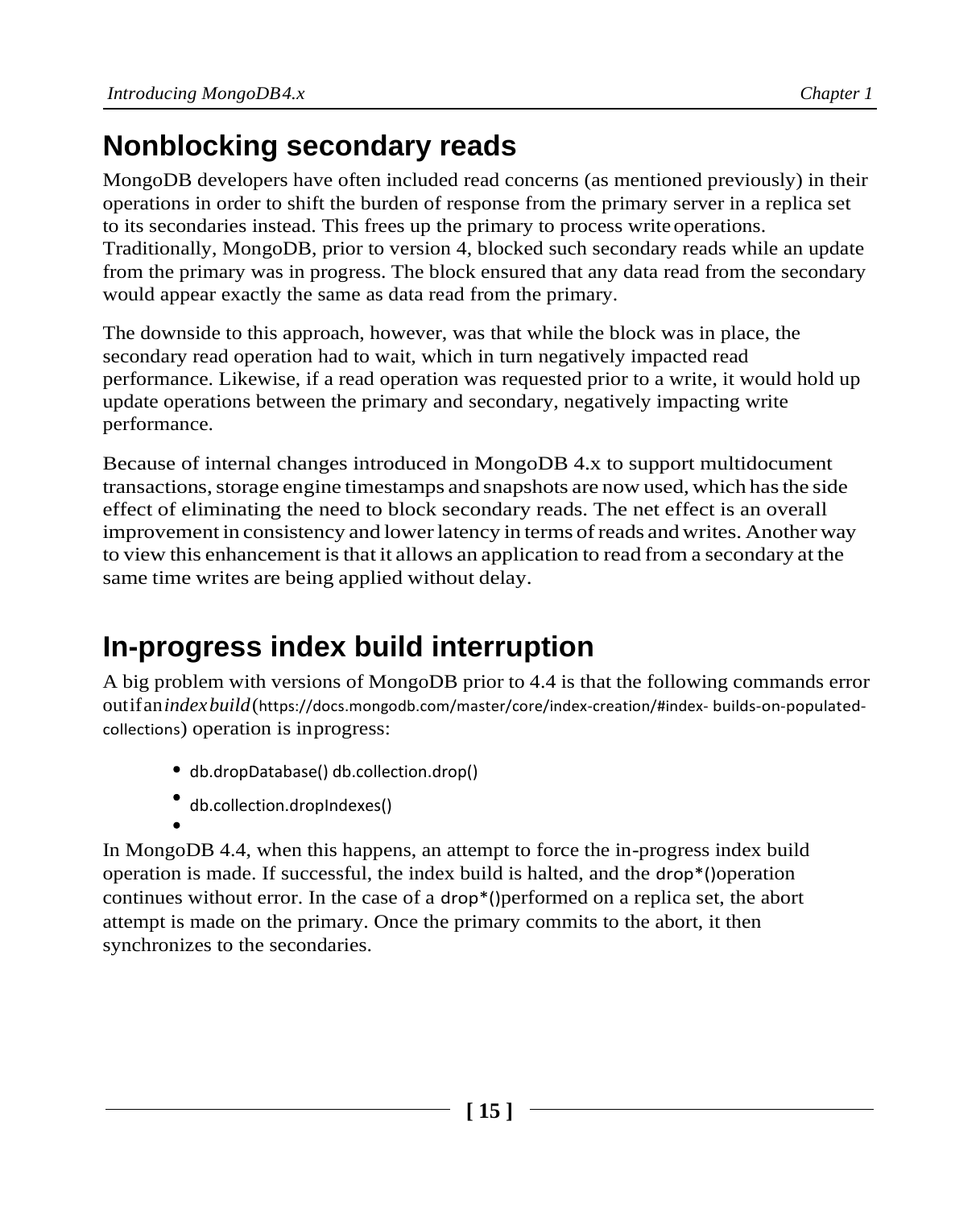#### **Other noteworthy new features**

There are a number of other new features that do not represent a massive paradigm shift, but are extremely useful nonetheless. These include improvements to the aggregation pipeline, field-level encryption, password()prompt, and wildcard indexes. Let's first have a look at aggregation pipeline improvements.

#### **Aggregation pipeline type conversions**

Another major new feature we discuss here involves the introduction of \$convert, a new aggregation pipeline operator. This new operator allows the developer to change the data type of a document field while being processed in the pipeline. Target data types include *double*,*string*,*Boolean*,*date*,*integer*,*long*, and*decimal*.In addition,you canconvert a fieldin the pipeline to the data type objectId, which is critically useful when you need direct access to the autogenerated unique identification field \_id. For more information on the aggregation pipeline operator and \$convert, go to [https://docs.mongodb.com/](https://docs.mongodb.com/master/core/aggregation-pipeline/#aggregation-pipeline) [master/core/aggregation-pipeline/#aggregation-pipeline](https://docs.mongodb.com/master/core/aggregation-pipeline/#aggregation-pipeline).

#### **Client-side field-level encryption**

The official programming language driversfor MongoDB 4.2 now support *client-side fieldlevel encryption*. The implications for security improvements are enormous. This enhancement means that your applications can now provide end-to-end encryption for transmitted data down to the field level. So you could have a transmission of data from your application to MongoDB that includes, for example, an encrypted national identification number mixed in with otherwise plain-text data.



Youcanreferto[https://docs.mongodb.com/master/core/security-](https://docs.mongodb.com/master/core/security-client-side-encryption/#driver-compatibility-table) [client-side](https://docs.mongodb.com/master/core/security-client-side-encryption/#driver-compatibility-table)[encryption/#driver-compatibility-table](https://docs.mongodb.com/master/core/security-client-side-encryption/#driver-compatibility-table) to access the drivers for MongoDB 4.2. For client-side field-level encryption, you can refer to [https://docs.mongodb.com/master/core/security-client-](https://docs.mongodb.com/master/core/security-client-side-encryption/#client-side-field-level-encryption) [side-encryption/#client-side](https://docs.mongodb.com/master/core/security-client-side-encryption/#client-side-field-level-encryption)[field-level-encryption](https://docs.mongodb.com/master/core/security-client-side-encryption/#client-side-field-level-encryption).

#### **Password prompt**

In many cases, it is highly undesirable to include a hard-coded password in a *Mongo* script. Starting with MongoDB 4.2, in place of a hard-coded password value, you can substitute a built-in JavaScript function passwordPrompt(). You can refer to [https://docs.mongodb.](https://docs.mongodb.com/master/reference/method/passwordPrompt/#passwordPrompt) [com/master/reference/method/passwordPrompt/#passwordPrompt](https://docs.mongodb.com/master/reference/method/passwordPrompt/#passwordPrompt) for more details on the function. This causes the Mongo shell to pause and wait for manual user input before proceeding. The password that is entered is then used as the password value.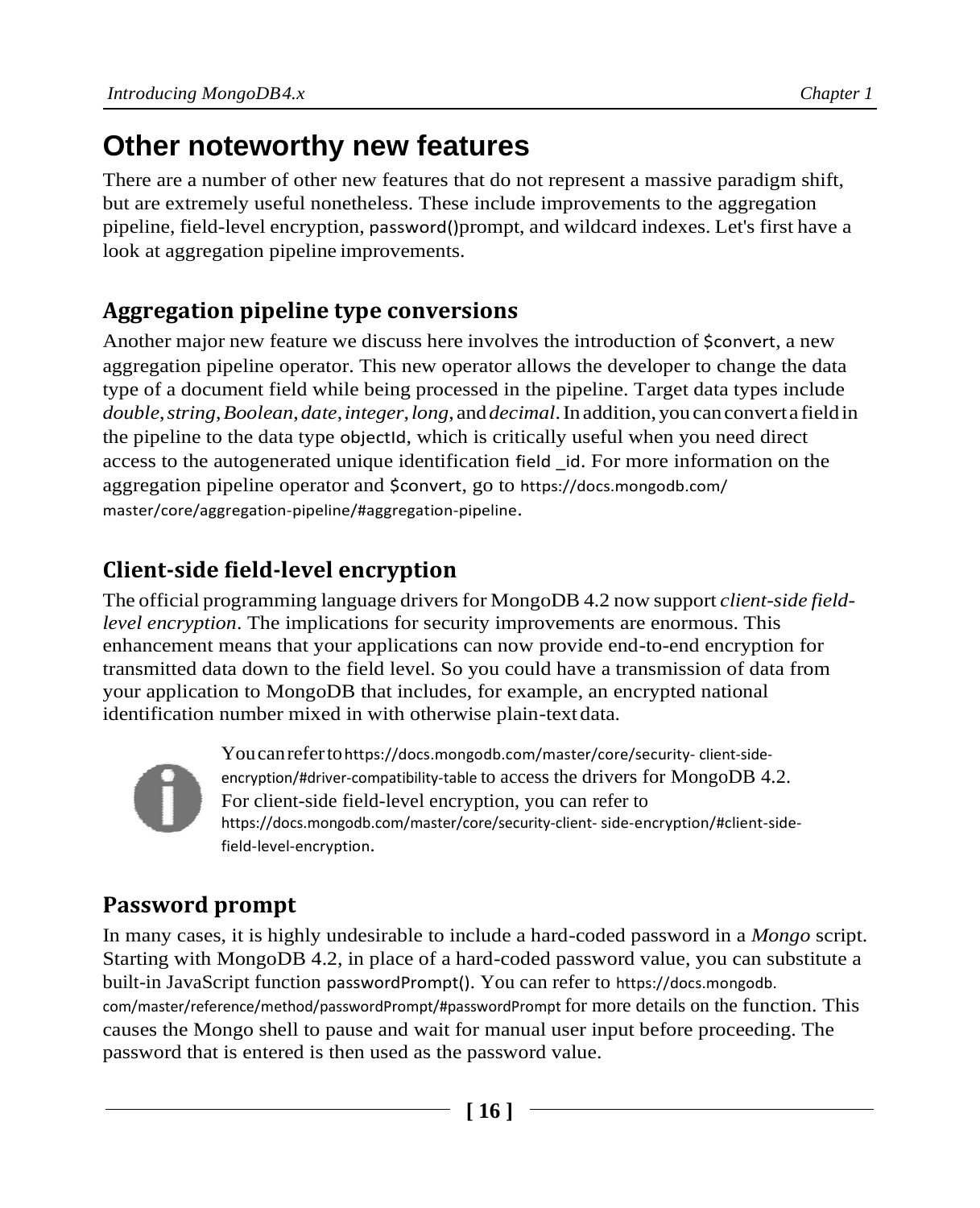#### **Wildcard indexes**

Starting with MongoDB 4.2,support has been added for*wildcard indexes*([https://docs.](https://docs.mongodb.com/master/core/index-wildcard/#wildcard-indexes) [mongodb.com/master/core/index-wildcard/#wildcard-indexes](https://docs.mongodb.com/master/core/index-wildcard/#wildcard-indexes)). This feature is useful for situations where the index is either not yet available or is unknown. For situations where the field is known and well established, it's best to create a normal index. There are cases, however, where you have a subset of documents that contain a particular field otherwise lacking in other documents in the collection. You might also be in a situation where a field is added later, and where the DBA has not yet had a chance to create an index on the new field. In these cases, adding a wildcard index allows MongoDB to perform a query more efficiently.

#### **Extended JSON v2 support**

Starting with MongoDB4.2, support for the Extended JSON v2 ([https://docs.mongodb.](https://docs.mongodb.com/master/reference/mongodb-extended-json/#mongodb-extended-json-v2) [com/master/reference/mongodb-extended-json/#mongodb-extended-json-v2](https://docs.mongodb.com/master/reference/mongodb-extended-json/#mongodb-extended-json-v2)) specification has been enabled for the followingutilities:

- bsondump
- mongodump
- mongoexport
- mongoimport

#### **Improved logging and diagnostics**

Starting with MongoDB 4.2, there are now five verbosity log levels, each revealing increasing amounts of information. In MongoDB 4.0.6, you can now set a threshold on the maximum time it should take for data to replicate between members of a replica set. It's now possible to get the information from the MongoDB log file if that time is exceeded.

A further enhancement to diagnostics capabilities includes additional fields that are added to the output of the db.serverStatus()command that can be issued from a Mongo shell.

#### **Hedged reads**

MongoDB 4.4 adds the ability to perform a *hedged read* ([https://docs.mongodb.com/](https://docs.mongodb.com/master/core/sharded-cluster-query-router/#hedged-reads) [master/core/sharded-cluster-query-router/#hedged-reads](https://docs.mongodb.com/master/core/sharded-cluster-query-router/#hedged-reads)) on a sharded cluster. By setting a *hedged read preference* option, applications are able to direct read requests to servers in replica sets other than the primary. The advantage of this approach is that the application simply takes the first result response, improving performance. The potential cost, of course, is that if a secondary responds, the data might be slightly out of date.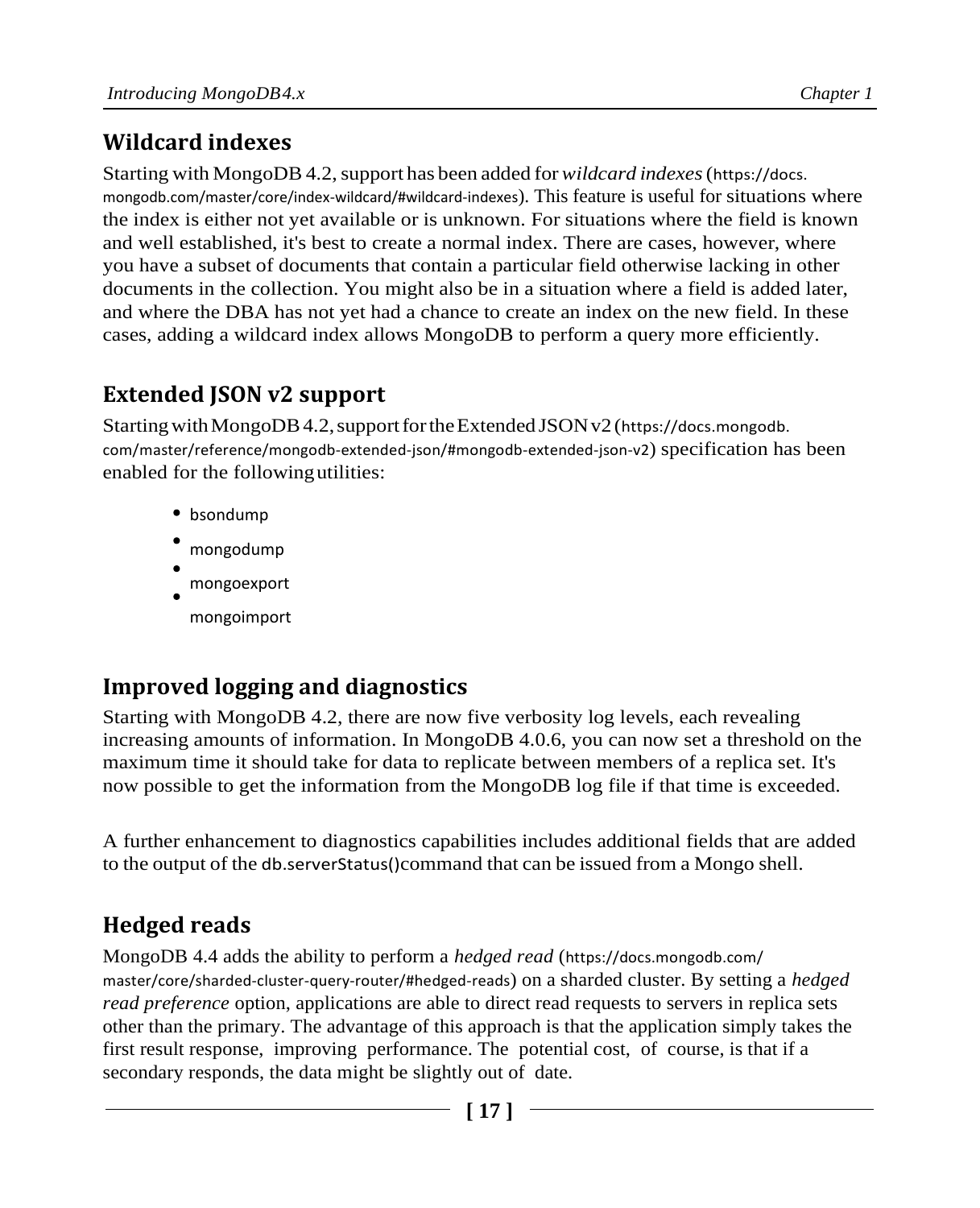#### **TCP fast open support**

MongoDB version 4.4 introduces support for **TCP Fast Open** (**TCO**) connections. For thisto work, it must be supported by the operating system hosting MongoDB. The following configuration file (and command line) parameters have been added to enable and control support under the setParameter configuration option: tcpFastOpenServer, tcpFastOpenClient, and tcpFastQueueSize. In addition, four new TCO-related information counters have been added to the output of the serverStatus() database command.



You can refer to <https://tools.ietf.org/html/rfc7413>for more details on TCO. For more information on the parameter, you can refer to [https:/](https://docs.mongodb.com/master/reference/parameters/#param.tcpFastOpenServer) [/docs.mongodb.com/master/reference/parameters/#param.](https://docs.mongodb.com/master/reference/parameters/#param.tcpFastOpenServer) [tcpFastOpenServer](https://docs.mongodb.com/master/reference/parameters/#param.tcpFastOpenServer). Refer to [https://docs.mongodb.com/master/](https://docs.mongodb.com/master/reference/command/serverStatus/#serverstatus) [reference/command/serverStatus/#serverstatus](https://docs.mongodb.com/master/reference/command/serverStatus/#serverstatus)  for more information on serverStatus.

#### **Natural sort**

MongoDB version 4.4 introduces a new operator, \$natural, which is used in a cursor.hint()operation. This operator causes the results of a sort operation to return a list in natural (also called human-readable) order. As an example, take thesevalues:

```
['file19.txt','file10.txt','file20.txt','file8.txt']
```
An ordinary sort would return the list in this order:

['file10.txt','file19.txt','file20.txt','file8.txt']

Whereas a *natural* sort would return the following:

['file8.txt','file10.txt','file19.txt','file20.txt']

## **Internal enhancements**

The first enhancement we examine is related to nonblocking secondary reads (as mentioned earlier). After that, we cover shard migration, authentication, and stream enhancements.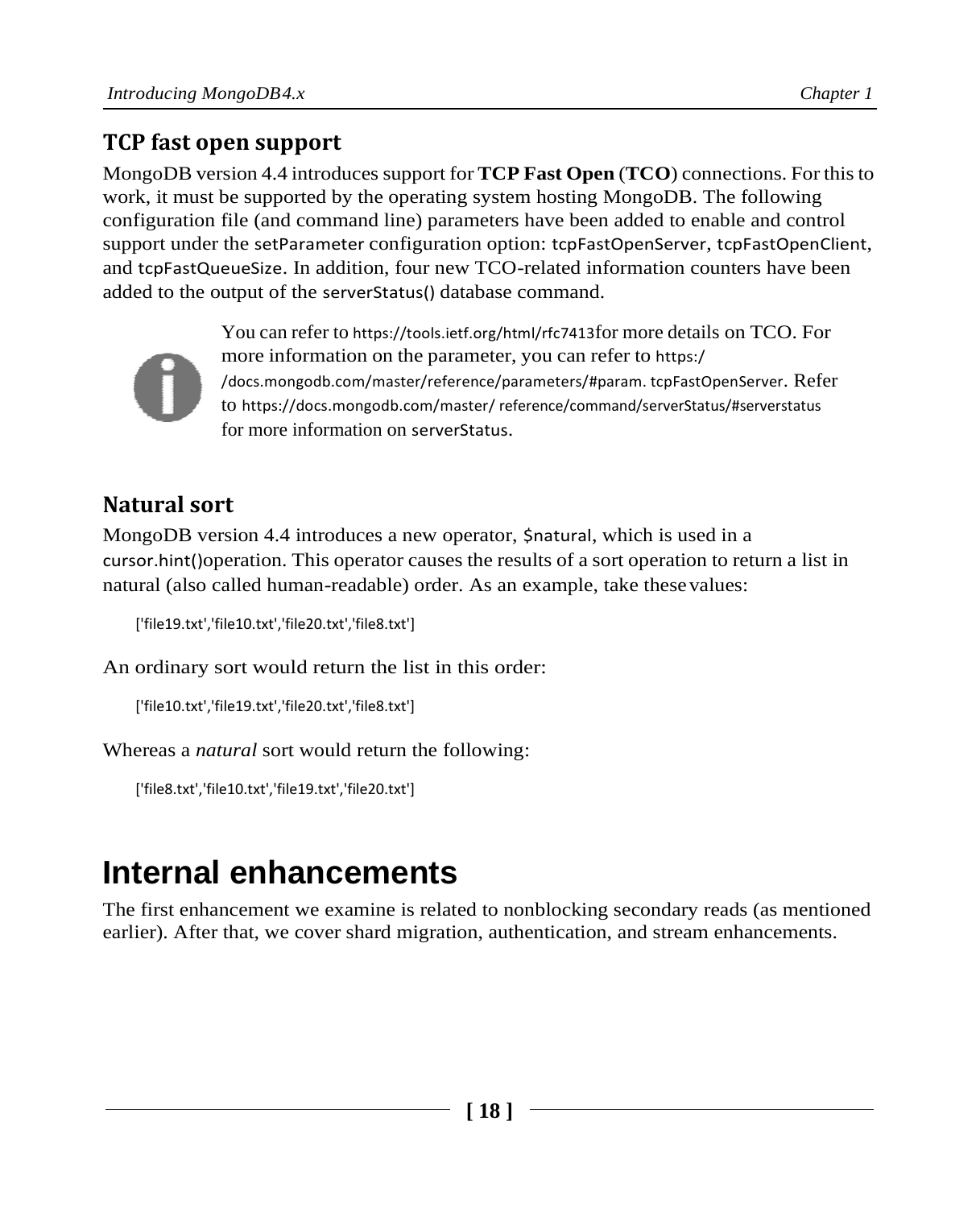#### **Timestamps in the storage engine**

One of the major new features introduced in MongoDB version 3 was the integration of the *WiredTiger* storage engine. Prior to December 2014, *WiredTiger Inc*. was a company that specialized in database storage engine technology. Its impressive list of customers included *Amazon Inc*. In December 2014, *WiredTiger* was acquired by MongoDB after partnering with them on multiple projects.

In MongoDB version 3, multidocument transactions were not supported. Furthermore, in the replication process (<https://docs.mongodb.com/manual/replication/#replication>), changes accepted by the primary server in a replica set were pushed out to the secondary servers in the set, which were largely controlled through *oplogs* ([https://docs.mongodb.](https://docs.mongodb.com/manual/core/replica-set-oplog/#replica-set-oplog) [com/manual/core/replica-set](https://docs.mongodb.com/manual/core/replica-set-oplog/#replica-set-oplog)[oplog/#replica-set-oplog](https://docs.mongodb.com/manual/core/replica-set-oplog/#replica-set-oplog)) and programming logic outside of the storage engine. Simply stated, the oplog represents changes made to the database. When a secondary synchronizes with a primary, it creates a copy of the oplog and then applies the changes to its own local copy of the database. The logic in place that controlled this process in MongoDB 3 was quite complicated and consumed resources that could otherwise have been used to satisfy user requests.

In MongoDB 4, the internal update mechanism of *WiredTiger,* the storage engine, was rewritten to include a timestamp in each update document. The main reason for this change was to provide support for multidocument transactions. It was soon discovered, however, that this seemingly simple change could potentially revolutionize the entire replication process.

In MongoDB 4, much of the logic required to ensure data integrity during replication synchronization has now been shifted to the storage engine itself, which in turn frees up resources to service user requests. The net effect is threefold: improved data integrity, read operations producing a more up-to-date set of documents, and improved performance.



For an excellent in-depth explanation of how timestamps work in the WiredTiger storage engine, have a look at the video at [https://www.](https://www.mongodb.com/presentations/wiredtiger-timestamps-enforcing-correctness-in-operation-ordering-across-the-distributed-storage-layer) [mongodb.com/presentations/wiredtiger-timestamps-enforcing-](https://www.mongodb.com/presentations/wiredtiger-timestamps-enforcing-correctness-in-operation-ordering-across-the-distributed-storage-layer) [correctness-in](https://www.mongodb.com/presentations/wiredtiger-timestamps-enforcing-correctness-in-operation-ordering-across-the-distributed-storage-layer)[operation-ordering-across-the-distributed-](https://www.mongodb.com/presentations/wiredtiger-timestamps-enforcing-correctness-in-operation-ordering-across-the-distributed-storage-layer) [storage-layer](https://www.mongodb.com/presentations/wiredtiger-timestamps-enforcing-correctness-in-operation-ordering-across-the-distributed-storage-layer), which features Dr. Michael Cahill, formerly of *WiredTiger,*

*Inc.*, now Director of Engineering at MongoDB.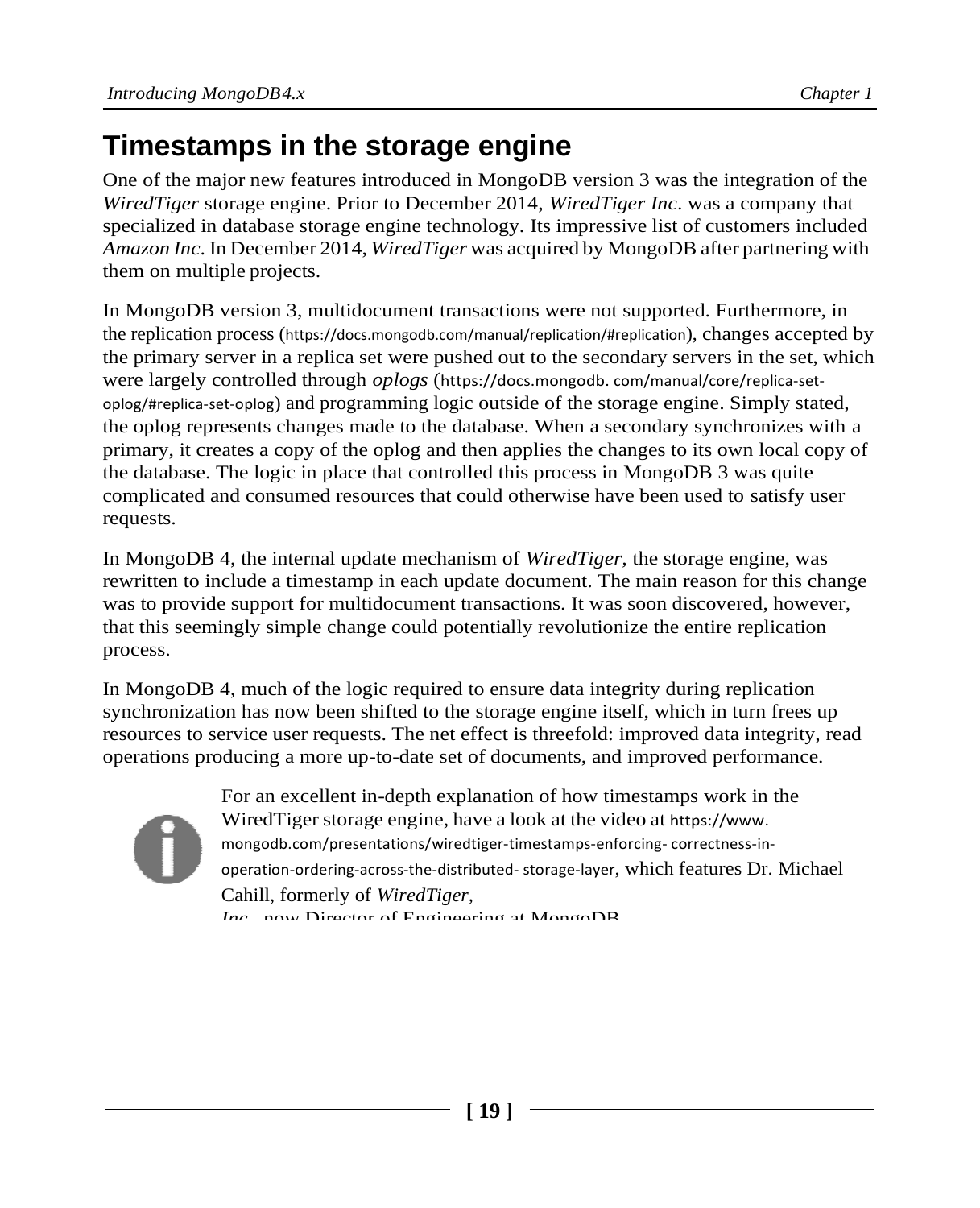#### **Shard migration**

Typically, DevOps engineers distribute the database into shards to support a massive amount of data. There comes a time, however, when the data needs to be moved. For example, let's say a host server needs to be upgraded or replaced. In MongoDB version 3.2 and earlier, this process could be quite daunting. In one documented case, a 500 GB shard took *13 days* to migrate. In MongoDB 3.4, parallelism support was provided that sped up the migration process. Part of the reason for the improvement was that the *chunk balancer*  logic was moved to the *config server* ([https://docs.mongodb.com/manual/core/sharded-](https://docs.mongodb.com/manual/core/sharded-cluster-config-servers/#config-servers) [cluster-config](https://docs.mongodb.com/manual/core/sharded-cluster-config-servers/#config-servers)[servers/#config-servers](https://docs.mongodb.com/manual/core/sharded-cluster-config-servers/#config-servers)), which must be configured as part of a replica set.

Another improvement, available with MongoDB 4.0.3, allows the *sharded cluster balancer*  ([https://docs.mongodb.com/manual/core/sharding-balancer-administration/](https://docs.mongodb.com/manual/core/sharding-balancer-administration/#sharded-cluster-balancer) [#sharded-cluster-balancer](https://docs.mongodb.com/manual/core/sharding-balancer-administration/#sharded-cluster-balancer))to preallocate*chunks*if*zonesandranges*havebeendefined, which facilitates rapid capacity expansion. DevOps engineers are able to add and remove nodes from a sharded cluster in real time. The sharded cluster balancer handles the work of rebalancing data between the nodes, thereby alleviating the need for manual intervention.

This gives DevOps engineers the ability to scale database capacity up or down on demand. This feature is especially needed in environments that experience seasonal shifts in demand. An example would be a retail outlet that needs to scale up its database capacity to support increased consumer spending during holidays.



For more information on chunks, refer to [https://docs.mongodb.com/](https://docs.mongodb.com/manual/core/sharding-data-partitioning/#data-partitioning-with-chunks) [manual/core/sharding-data-partitioning/#data-partitioning-with-](https://docs.mongodb.com/manual/core/sharding-data-partitioning/#data-partitioning-with-chunks) [chunks](https://docs.mongodb.com/manual/core/sharding-data-partitioning/#data-partitioning-with-chunks), and for more information on zones and ranges, refer to [https://](https://docs.mongodb.com/manual/core/zone-sharding/) [docs.mongodb.com/manual/core/zone-sharding/](https://docs.mongodb.com/manual/core/zone-sharding/).

#### **Change streams**

As the database is updated, changes are recorded in the *oplog* maintained by the primary server in the replica set, which is then used to replicate changes to the secondaries. Trying to read a list of changes via the oplog is a tedious and resource-intensive process, so many developers choose to use *change streams* ([https://docs.mongodb.com/manual/](https://docs.mongodb.com/manual/changeStreams/?jmp=blog&_ga=2.5574835.1698487790.1546401611-137143613.1528093145&change-streams) [changeStreams/?jmp=blog\\_ga=2.5574835.1698487790.1546401611-137143613.](https://docs.mongodb.com/manual/changeStreams/?jmp=blog&_ga=2.5574835.1698487790.1546401611-137143613.1528093145&change-streams)

[1528093145#change-streams](https://docs.mongodb.com/manual/changeStreams/?jmp=blog&_ga=2.5574835.1698487790.1546401611-137143613.1528093145&change-streams))to subscribe to all changes on a collection.Forthoseof you who are familiar with software design patterns, this is a form of the publish/subscribe pattern.

Aside from their obvious use in troubleshooting and diagnostics, changing streams can also be used to give an indicator of whether or not data changes are durable.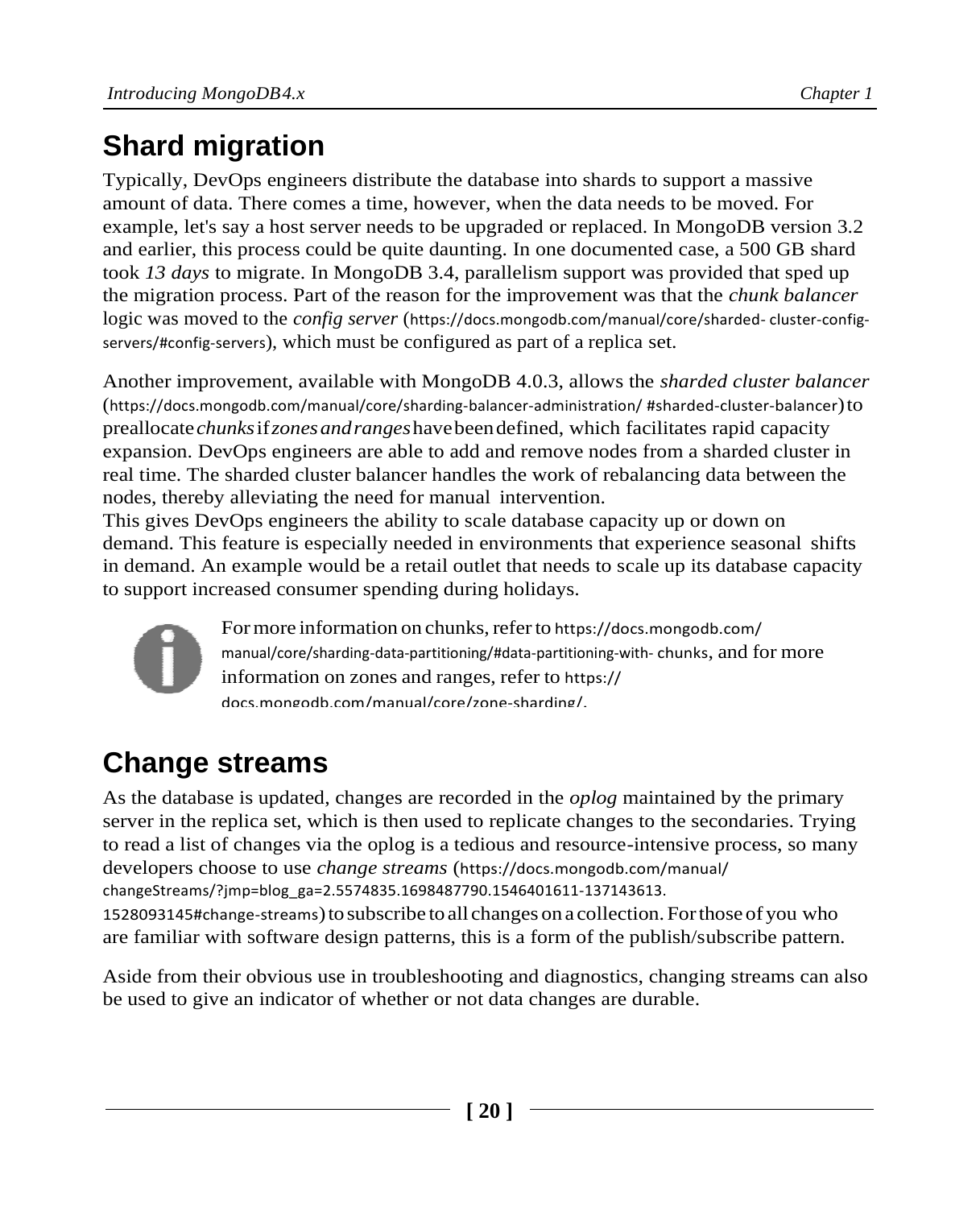What is new and different in MongoDB 4.x is the introduction of a startAtOperationTime parameter that allows you to specify the timestamp at which you wish to tap into the change stream. This timestamp can also be in the past, but cannot extend beyond what is recorded in the current oplog.

If you enter 4.0 as a value of another parameter, featureCompatibilityVersion, then the streams return token data, used to restart the stream, in the form of a hex-encoded string, which gives you greater flexibility when comparing blocks of token data. An interesting side effect of this is that a replica set based on MongoDB 4.x could theoretically make use of a change stream token opened on a replica set based on MongoDB 3.6. Another new feature in MongoDB 4 is that change streams that are opened on multidocument transactions include the transaction number.

## **Important new security enhancements**

There were many security improvements introduced in MongoDB 4, but here, we highlight the two most significant changes: support for SHA-256 and **transport layer security** (**TLS**) handling.

## **SHA-256 support**

**SHA**standsfor*securehashalgorithm*.SHA-256 is ahash function ([https://csrc.nist.](https://csrc.nist.gov/Projects/Hash-Functions) [gov/Projects/Hash-Functions](https://csrc.nist.gov/Projects/Hash-Functions)) derivative of the SHA-2 family. The significance of offering SHA-256 support is based on the difference between the SHA-1, which MongoDB supports, and SHA-2 families of hash algorithms. SHA-1, introduced in 1995, used algorithms similar to an older family of hash functions: MD2, MD4, and MD5. SHA-1, however, produces a hash value of 160 bits compared with 128 for the MDx series. SHA-256, introduced in 2012, increases the hash value size to 256, which makes it exponentially more difficult to crack. Attack vectors that could compromise communications based upon SHA-1 and SHA-2 include the preimage attack, the collision attack, and the length-extension attack.

The first attack relies upon *brute-force* attack methods to reverse the hash. In the past, this required computational power beyond the reach of anyone other than a well-funded organization (for example, a government agency or a large corporation). Today, a normal desktop computer could have multiple cores, plenty of memory, and a graphics processing unit (GPU) that are easily capable of such attacks. To launch the attack, the attacker would need to be in a place where access to the database itself is possible, which means that other layers of security (such as the firewall) would have first been breached.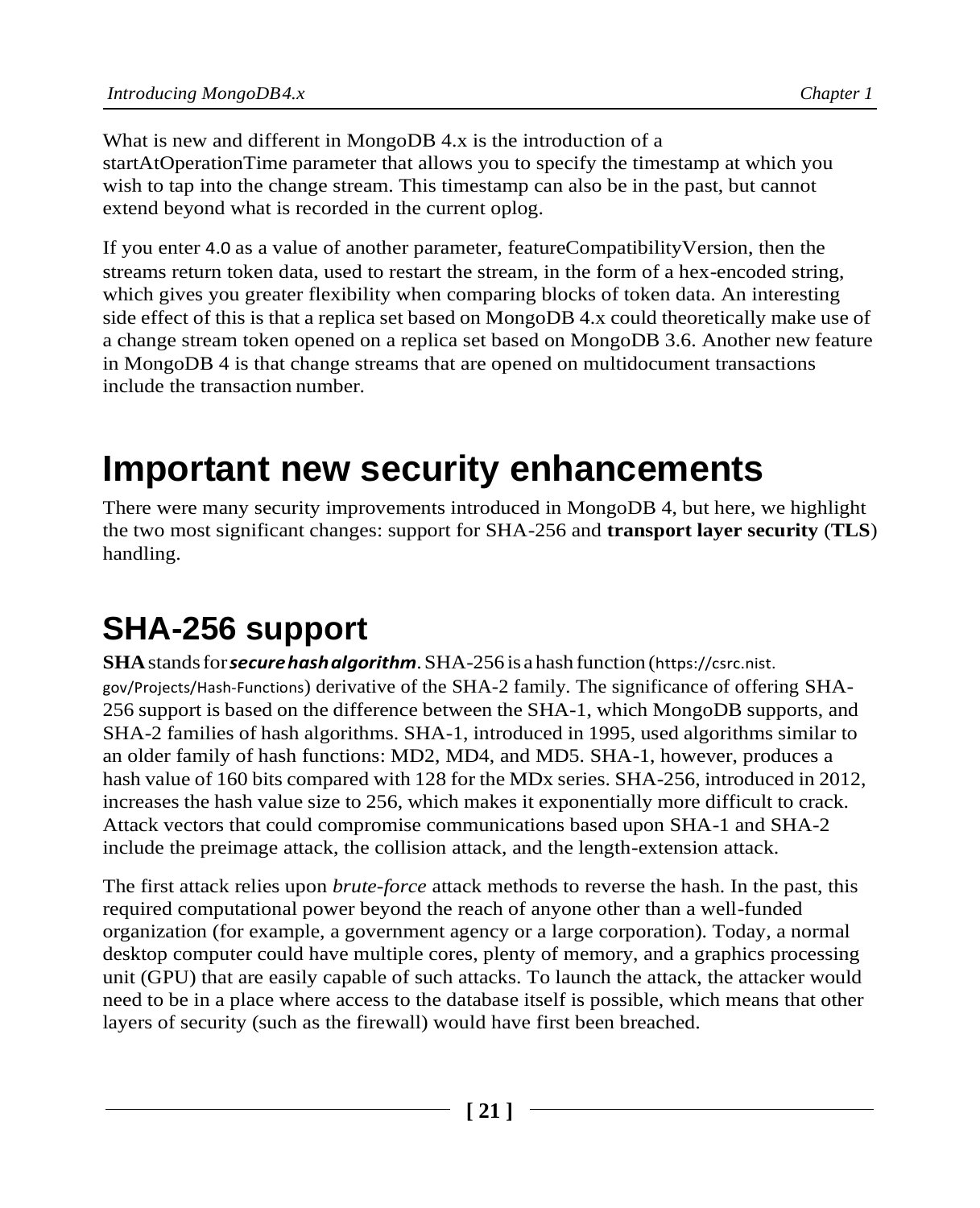A collision attack uses two different messages that produce the same hash. Once the match has been found, it is mathematically possible to interfere with TLS communications. The attacker could, for example, start forging signatures, which would wreak havoc on systems dependent on digitally signed documents. The danger of this form of attack is that it can theoretically be successfully launched in half the number of iterations compared with a preimage attack.

At the time of writing, the SHA-256 hash function is immune to both preimage and collision attacks; however, both the SHA-1 and SHA-2 family of hash functions, including SHA-256, are vulnerable to length-extension attacks. This attack involves adding to the message, thereby extending its length and then recalculating the hash. The modified message is then seen as valid, allowing the attacker a way into the communication stream. Unfortunately, even though SHA-256 is *resistant* to this form of attack, it is still vulnerable.



It might be of interest to note that Bitcoin uses SHA-256 for the verification of transactions.

## **TLS handling**

**Transport layer security** (**TLS**) was introduced in 1999 to address serious vulnerabilities inherent in all versions of the Secure Sockets Layer (SSL). It is highly recommended that you secure your MongoDB installations with TLS 1.1 or above (covered later in this book). Once you have configured your *mongod* instances to use TLS, all communications are affected. These include communications between clients, drivers, and the server, as well as internal communications between members of a replica set and between nodes in a sharded cluster.

TLS security depends on which block cipher algorithm and mode are selected. For example, the *3DES* (Data Encryption Standard 3) algorithm with the **Cipher Block Chaining** (**CBC**) mode are considered vulnerable to attack even in TLS version 1.2! The **Advanced Encryption Standard** (**AES**) algorithm and **Galois Counter Mode** (**GCM**) are considered a secure combination, but are only supported in TLS versions 1.2 and 1.3 (ratified in 2018). It should be noted, however, that the AES-256 and GCM combination is not supported when running the MongoDB Enterprise edition on a Windowsserver.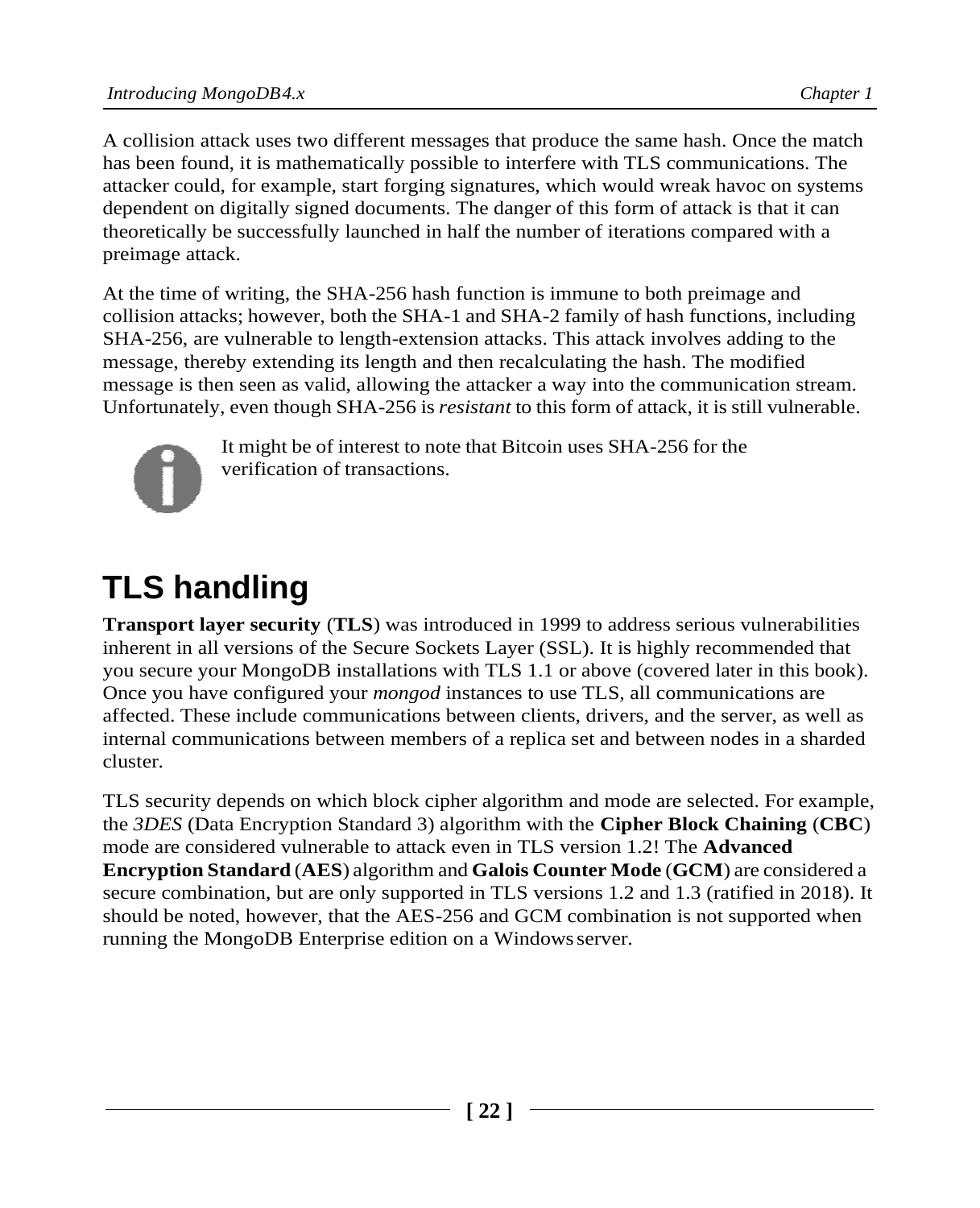Using any form of SSL with MongoDB is now deprecated. TLS 1.0 support is also disabled in MongoDB 4.x and above. Ultimately, the version of TLS you end up using in your MongoDB installation completely depends on what cryptographic libraries are available for the server's operating system. This means that as you upgrade your OS and refresh your MongoDB 4+ installation, TLS support is also automatically upgraded. Currently, MongoDB 4+ uses *OpenSSL* on Linux hosts, *Secure Channel* on Windows, and *Secure Transport* on the Mac.

As of MongoDB 4.4, the *Mongo* shell now issues a warning if the x.509 certificate is due to expire within the next 30 days. Likewise, you now see log file messages if there is a pending certificate expiration between *mongod* instances in a sharded cluster or replica set.



See [https://www.mongodb.com/blog/post/exciting-new-security-](https://www.mongodb.com/blog/post/exciting-new-security-features-in-mongodb-40) [features-in](https://www.mongodb.com/blog/post/exciting-new-security-features-in-mongodb-40)[mongodb-40](https://www.mongodb.com/blog/post/exciting-new-security-features-in-mongodb-40)for a good discussion of security features that were introduced with MongoDB 4.0.

## **Avoiding problems when upgrading from MongoDB 3.x to 4.x**

If you are not familiar with the concept of *backward incompatibilities*, then you have probably not yet survived a major upgrade! To give you an idea of how important it is to be aware of this when reviewing the *change log* for MongoDB, this concept is also referred to as *code breaks*...as in *things that can break your code*.



The article at [https://docs.mongodb.com/manual/release-notes/4.0-](https://docs.mongodb.com/manual/release-notes/4.2-compatibility/) [compatibility/](https://docs.mongodb.com/manual/release-notes/4.2-compatibility/)  covers the full list of compatibility changes in MongoDB 4.0. For information on MongoDB 4.2 compatibility changes, go to [https://docs.mongodb.com/master/release-notes/4.2](https://docs.mongodb.com/master/release-notes/4.2-compatibility/#compatibility-changes-in-mongodb-4-2) [compatibility/#compatibility-changes-in-mongodb-4-2](https://docs.mongodb.com/master/release-notes/4.2-compatibility/#compatibility-changes-in-mongodb-4-2). For information on MongoDB 4.4 compatibility changes, go to [https://docs.](https://docs.mongodb.com/master/release-notes/4.4/#changes-affecting-compatibility) [mongodb.com/master/release-notes/4.4/#changes-affecting-](https://docs.mongodb.com/master/release-notes/4.4/#changes-affecting-compatibility) [compatibility](https://docs.mongodb.com/master/release-notes/4.4/#changes-affecting-compatibility).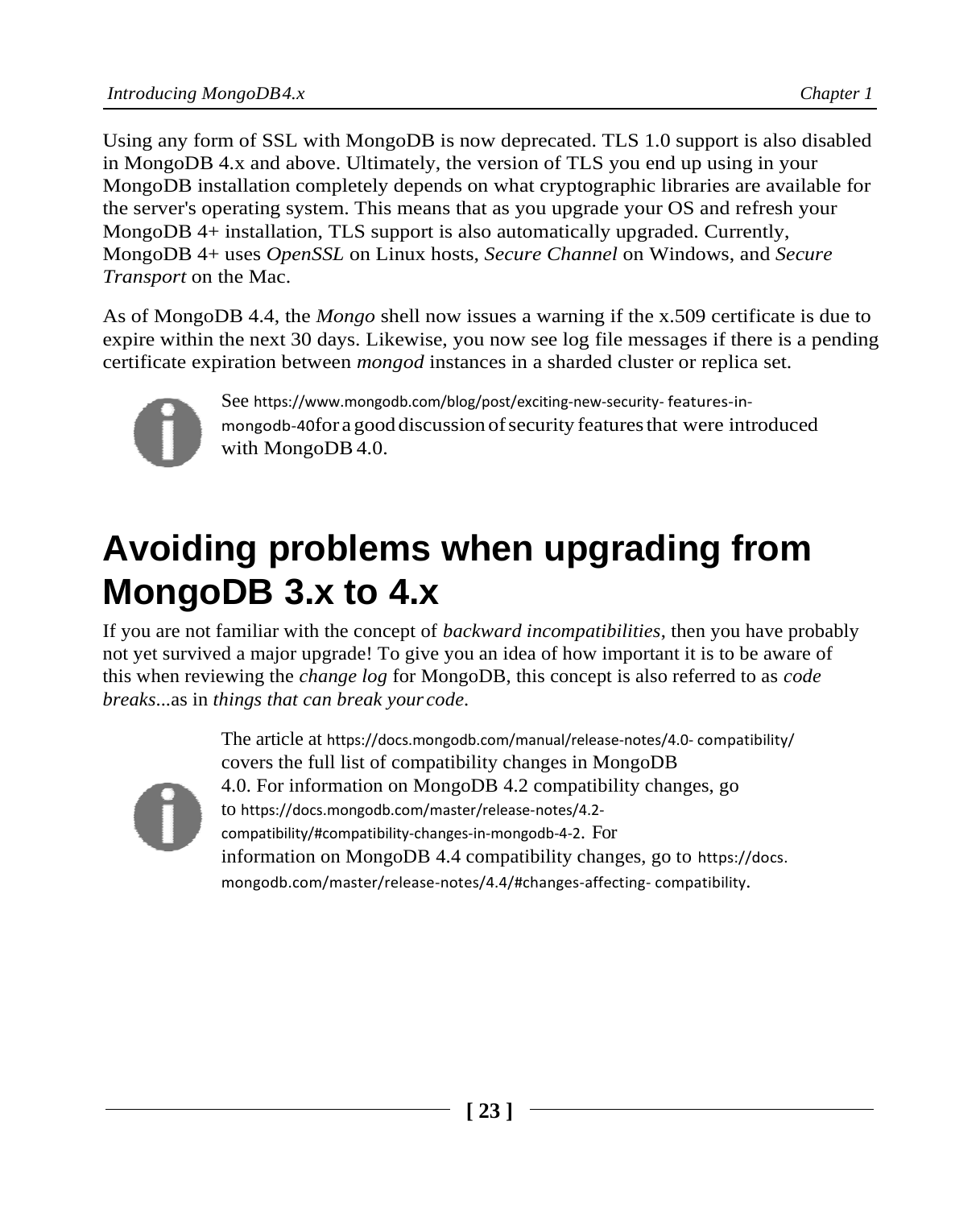## **MMAPv1 storage engine**

*MMAPv1* (<https://docs.mongodb.com/manual/storage/#mmapv1-storage-engine>), the original MongoDB storage engine, has been deprecated in MongoDB 4.0 and removed as of MongoDB 4.2. It has been replaced by *WiredTiger*, which has been available since MongoDB version 3.0. WiredTiger has been the default since MongoDB version 3.2, so there is a good chance that this backward-incompatible change does not affect your applications nor installation.

If your installation was using the MMAPv1 storage engine before the upgrade, then you immediately notice more efficient memory and disk-space allocation. Simply put,MMAPv1 grabbed as much free memory as it could, and would allocate additional disk space with an insatiable appetite. This made a MongoDB 3 installation using MMAPv1 a *bad neighbor* on a server that is also doing other things!

Another difference that DevOps engineers appreciate is that embedded documents no longer continue to grow in size after being created. This was an unwanted side effect produced by the MMAPv1 storage engine, which could have potentially affected write performance and lead to data fragmentation.

If, as a result of an upgrade from MongoDB 3 to 4, you are in the unfortunate position of having to update a database that is stored using the MMAPv1 storage engine, then you *must* manually back up the data on each server prior to the MongoDB 4.x upgrade. After the upgrade has completed, you then need to perform a manual restore.



A detailed discussion on backup and restore is given in Chapter3, *Essential MongoDB Administration Techniques*.



For a good nonbiased comparison of MMAPv1 and WiredTiger, go to [https://stackoverflow.com/questions/37985134/how-to-choose-](https://stackoverflow.com/questions/37985134/how-to-choose-from-mmapv1-wiredtiger-or-in-memory-storageengine-for-mongodb) [from-mmapv1](https://stackoverflow.com/questions/37985134/how-to-choose-from-mmapv1-wiredtiger-or-in-memory-storageengine-for-mongodb) [wiredtiger-or-in-memory-storageengine-for-mongodb](https://stackoverflow.com/questions/37985134/how-to-choose-from-mmapv1-wiredtiger-or-in-memory-storageengine-for-mongodb).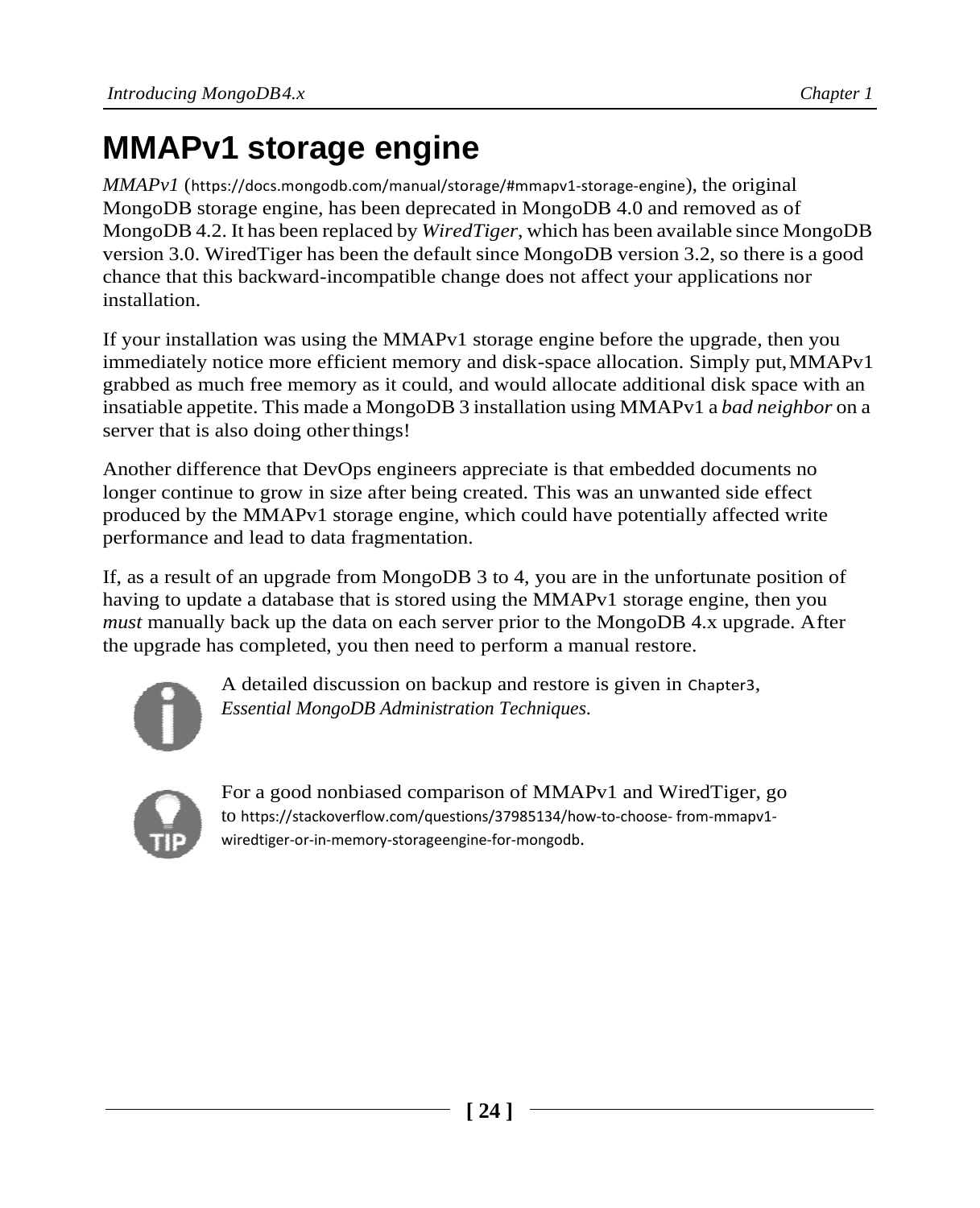## **Replica set protocol version**

Communications between members of a replica set are governed by an internal protocol simply referred to as pv0or pv1. pv0was the original protocol. Prior to MongoDB 3.2, the only version available was pv0. MongoDB 4.x dropped support for pv0and only supports pv1. Accordingly, before you perform an upgrade to MongoDB 4, you must reconfigure all replica sets to pv1 ([https://docs.mongodb.com/manual/reference/replica-set-](https://docs.mongodb.com/manual/reference/replica-set-protocol-versions/#modify-replica-set-protocol-version) [protocol](https://docs.mongodb.com/manual/reference/replica-set-protocol-versions/#modify-replica-set-protocol-version)[versions/#modify-replica-set-protocol-version](https://docs.mongodb.com/manual/reference/replica-set-protocol-versions/#modify-replica-set-protocol-version)).

Fortunately, this process is quite easy, and can be accomplished by this simple procedure. These steps must then be repeated for each replica set: verify oplog entry replication and upgrade to pv1. Let's go into more detail regarding these two steps.

#### **Verifying that at least one oplog entry has replicated**

These steps must be performed on each *secondary* in the replica set:

1. Use the mongoshell to connect to each *secondary* in the replica set:

mongo --host <address of secondary>

- 2. Once connected to the *secondary*, run the rs. status(); command and check the values of the optimes::appliedOpTime::tkey.
- 3. Repeat this for each *secondary* and confirm that the tvalue is greater than -1. This tells us that at least one oplog entry has replicated from the *primary* to all secondaries.

#### **Upgrading the primary to protocol version 1**

You can now upgrade the replica set protocol version to pv1:

1. Use the mongo(<https://docs.mongodb.com/manual/mongo/#the-mongo-shell>) shell to connect to the primary in the replica set:

mongo --host <address of primary>

2. Once connected to the *primary*, run these commands to update the protocol version for the replica set:

```
cfg = rs.conf();
cfg.protocolVersion=1; 
rs.reconfig(cfg);
```
**[ 25 ]**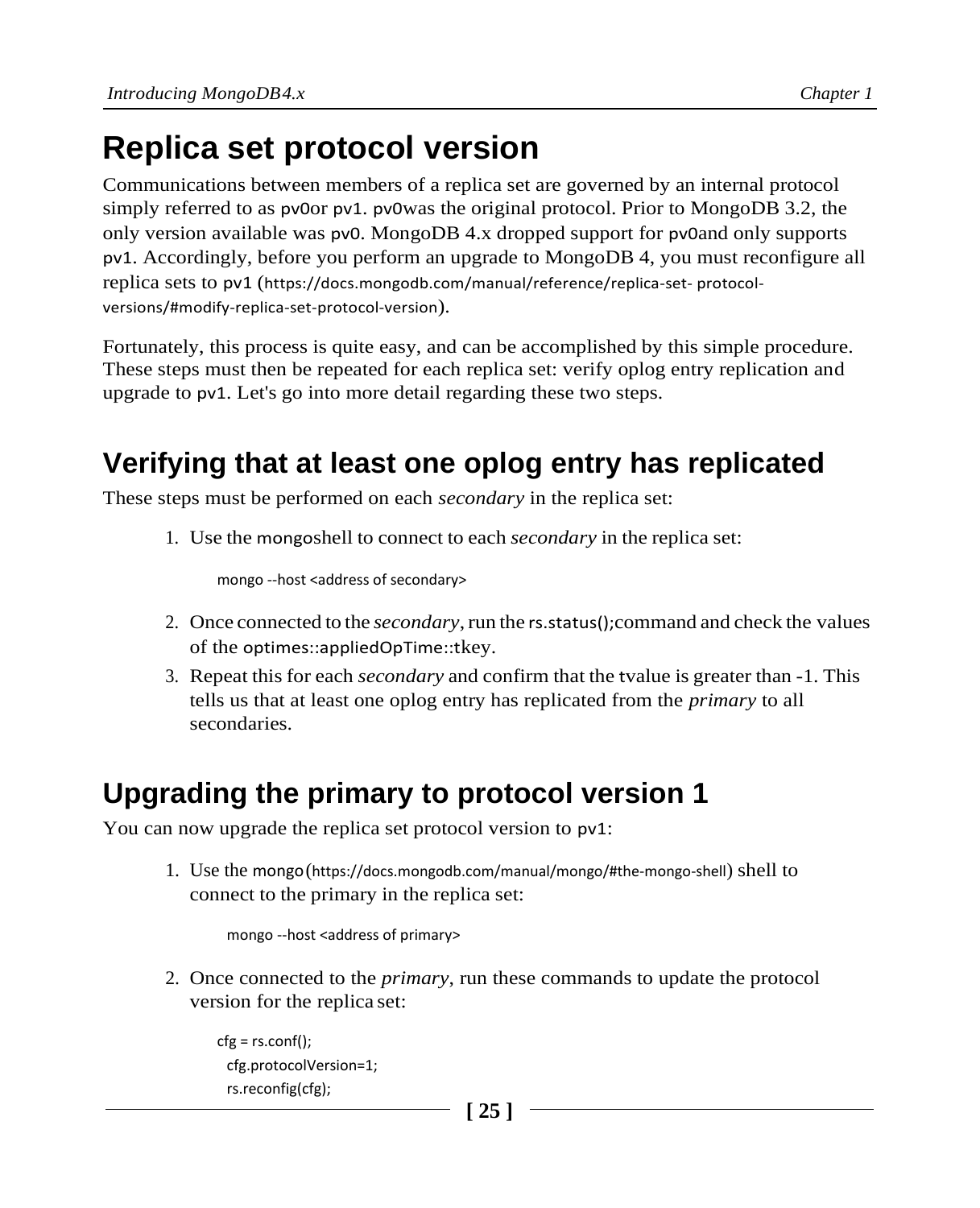## **Feature compatibility**

A number of the new features available in MongoDB 4.x only work if you update the setFeatureCompatibilityVersion parameter ([https://docs.mongodb.com/master/](https://docs.mongodb.com/master/reference/command/setFeatureCompatibilityVersion/#setfeaturecompatibilityversion)

[reference/command/setFeatureCompatibilityVersion/](https://docs.mongodb.com/master/reference/command/setFeatureCompatibilityVersion/#setfeaturecompatibilityversion) [#setfeaturecompatibilityversion](https://docs.mongodb.com/master/reference/command/setFeatureCompatibilityVersion/#setfeaturecompatibilityversion)) in the admin database.Thenewfeaturesaffected include the following:

- SCRAM-SHA-256
- Newtype conversion operators and enhancements
- Multidocument transactions
- \$dateToStringoption changes New
- change stream methods
- Change stream resume token data type changes

To view the current featureCompatibilitysetting, go through the following steps:

1. Use the mongoshell to connect to your database as a user who has the rights to modify the admin database:

mongo --username <name of user> --password

2. Use this command to view the currentsetting:

db.adminCommand({getParameter:1, featureCompatibilityVersion:1})

To perform the update, go through the following steps:

1. Use the mongoshell to connect to your database as a user who has the rights to modify the admin database:

mongo --username <name of user> --password

2. You can then update this parameter as follows, substituting 4.0, 4.2, 4.4, and so on in place of <VERSION>:

db.adminCommand( { setFeatureCompatibilityVersion: "<VERSION>" } )



It is important to note that the mongos binary crashes where the binary version and/or feature compatibility version of mongosis lower than the connected mongod instances.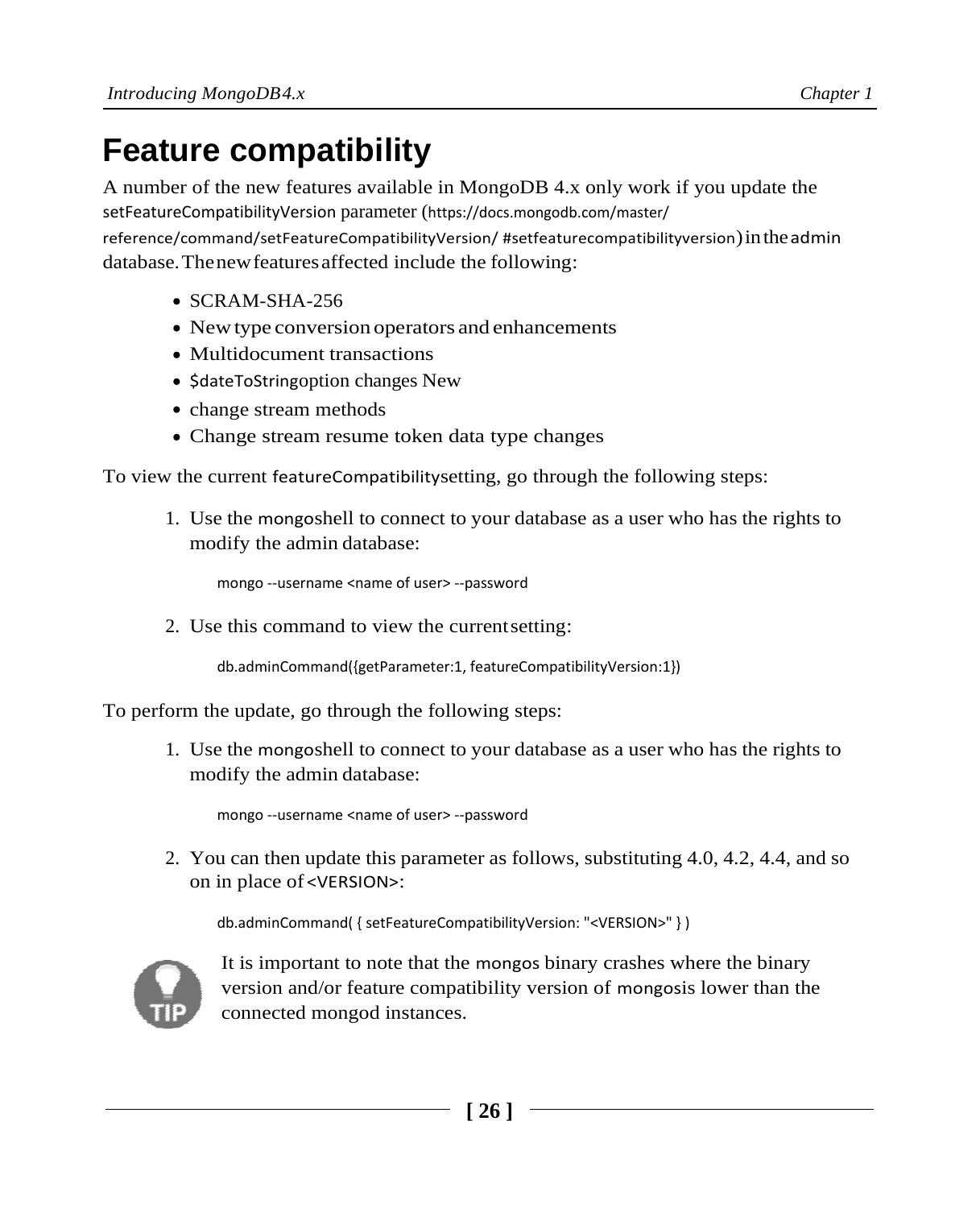## **User authentication**

When establishing security for database users, you have a choice of several different approaches. One of the most popular approaches is *challenge-response*. Simply put: the database *challenges* the user to prove their identity. The response (in most cases), is a username and password combination. In MongoDB 3, this popular approach was implemented by default using MONGODB-CR (MongoDB Challenge Response). As of MongoDB 4, this mechanism is no longer available. This means that when you upgrade from MongoDB 3 to MongoDB 4, you *must* implement at least its replacement, **Salted Challenge Response Authentication Method** (**SCRAM**).



An alternative would be to use x.509 certificates, covered in Chapter 11, *Administering MongoDB Security*.

If your user credentials are in MONGODB-CR format, then you must use the following command to upgrade to *SCRAM* format:

db.adminCommand({authSchemaUpgrade: 1});

It is critical that you perform this upgrade *while still running MongoDB 3*. The reason for this is that the authSchemaUpgrade parameter has been removed in MongoDB 4! Another side effect of upgrading to SCRAM is that your application driver might also be affected. Have a look at the SCRAM Driver Support table in the documentation at [https://docs.mongodb.](https://docs.mongodb.com/manual/core/security-scram/#driver-support) [com/manual/core/security-scram/#driver-support](https://docs.mongodb.com/manual/core/security-scram/#driver-support) to be sure. The minimum programming language driver for Python that supports SCRAM authentication, for example, is version 2.8.



It is *extremely important* to note that when upgrading to SCRAM from MONGODB-CR, the old credentials are *discarded*, which means that this process is *irreversible*. A good overview of the upgrade from MONGODB-CR to SCRAM can be found at [https://docs.mongodb.com/manual/](https://docs.mongodb.com/manual/release-notes/3.0-scram/index.html#upgrade-to-scram) [release](https://docs.mongodb.com/manual/release-notes/3.0-scram/index.html#upgrade-to-scram)[notes/3.0-scram/index.html#upgrade-to-scram](https://docs.mongodb.com/manual/release-notes/3.0-scram/index.html#upgrade-to-scram). Please note that this upgrade process *only works* on MongoDB 3. You need to perform this upgrade *before* you upgrade the version of MongoDB.



For even more security when implementing SCRAM, you now have the option of using SHA-256 instead of SHA-1 (see the previous information).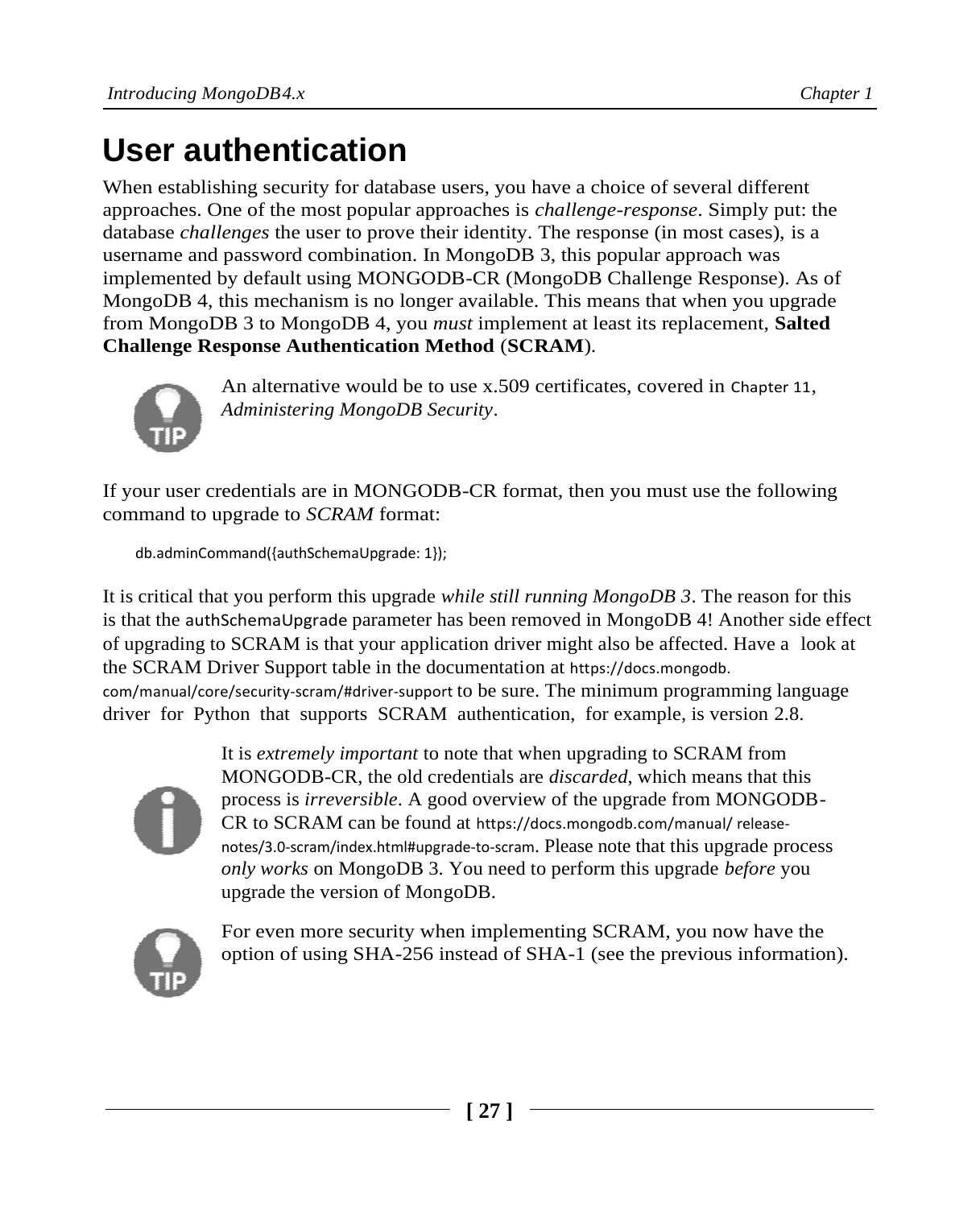## **Removed and deprecated items**

Any command or executable binary that is *removed* can potentially cause problems if you are relying on these as part of your application or automated maintenance procedures. Any application that relies upon an item that is been *deprecated* should be examined and scheduled to be rewritten in a timely manner.

#### **Removed items**

The following table shows the removed items:

| <b>Item</b>      | Type          | <b>Notes</b>                                                                                                                                                                                                                                                                                 |
|------------------|---------------|----------------------------------------------------------------------------------------------------------------------------------------------------------------------------------------------------------------------------------------------------------------------------------------------|
| mongoperf        | <b>Binary</b> | Used to measure disk I/O performance without having to enter a mongoshell or otherwise                                                                                                                                                                                                       |
|                  |               | access MongoDB.                                                                                                                                                                                                                                                                              |
| <b>Sisolated</b> |               | This operator was used in previous versions of MongoDB during update operations to<br>Operator prevent multidocument updates from being read until all changes took place. MongoDB 4.x<br>uses transaction support instead. Any commands that include this operator need to be<br>rewritten. |

#### **Significant removed items**

The following table shows the removed items:

| Item               | <b>Notes</b>              | <b>Type</b>                                                                                                                                                                                                                                                                                                                                                                  |
|--------------------|---------------------------|------------------------------------------------------------------------------------------------------------------------------------------------------------------------------------------------------------------------------------------------------------------------------------------------------------------------------------------------------------------------------|
| copyDb clone       | Command                   | Copies an entire database. Although this command is still available, you cannot use it<br>to copy a database managed by a mongod version 4 instance to one managed by a<br>mongod version 3.4 or earlier instance. Use the external binaries mongodumpand<br>mongorestoreinstead after upgrading to MongoDB 4.                                                               |
| db.copyDatabase()  | Mongo<br>shell<br>command | This is a wrapper for the copyDb command. The same notes for copyDb<br>cloneapply.                                                                                                                                                                                                                                                                                           |
| db.cloneDatabase() | Mongo<br>shell<br>command | This is a wrapper for the clone command. The same notes for copy Db<br>cloneapply.                                                                                                                                                                                                                                                                                           |
| geoNear            |                           | Reads geospatial information (that is, latitude and longitude) and returns<br>documents in order, based on their proximity to the source point. Instead<br>Command of this command, in MongoDB $4.x$ , you would use the \$geoNear<br>aggregation stage operator or the \$nearor \$nearSpherequery<br>operators, depending on the nature of the query you wish to construct. |

These commands were *deprecated* in MongoDB 4.0 and *removed* as of MongoDB 4.2.